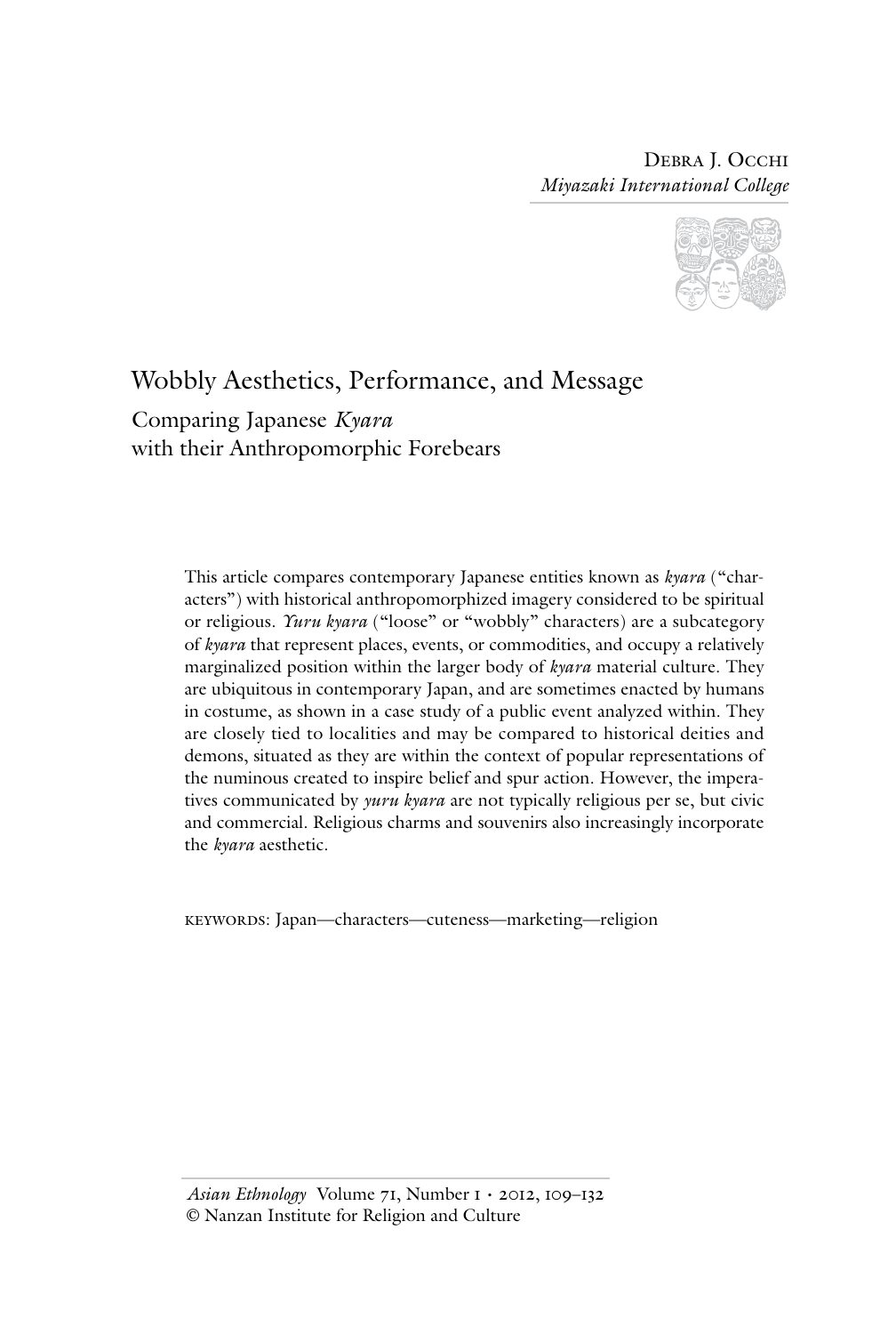This article explores possible connections between cute anthropomorphized cartoon characters (*kyara*) of domestic Japanese origin and use, and a longstanding tradition of anthropomorphized objects and animals used in spiritual or religious contexts. It broadly examines what similarities and discontinuities may be observed in comparing contemporary and historical anthropomorphized characters, their narratives, and their uses. This approach is not entirely original: the character Ultraman, for example, has elsewhere been likened to a Shinto savior of humanity (GILL 1998, 38). While scholarly descriptions of religious practice in this article may be categorized as Shinto or Buddhist, I am mainly concerned with what Reader and Tanabe have referred to as the "common religion" of Japan, embracing "the customs, beliefs and practices that are broadly accepted within a culture—including the scriptural influences and liturgical traditions, as well as the artistic and iconographic ones, that have shaped these customs, beliefs and practices" (READER and TANABE 1998, 29).

*Kyara* provide entertainment for contemporary Japanese, and in return, their consumers pay a sort of homage through their attention and consumption. *Yuru kyara* ("loose" or "wobbly" characters) are of particular interest because of their emergence from and involvement in specific localities, in contrast to the more globalized *manga* and *anime* characters.1 I analyze the interactional properties of *kyara* in a case study of a live event in which a local *kyara* performance is enacted by humans in costume and consumed by shoppers at a mall. These modern representatives of local goods, places, and events are embodied in local events by participants wearing *kigurumi* (cartoon-character costumes).

#### Defining *kyara*

The category *kyara* is ambiguous in everyday use and may potentially range from the nameless zoomorphic creatures that are used in posters that prescribe good manners (MILLER 2010), to Hello Kitty (Sanrio Corporation's iconic decorative cat character), the characters of *manga* and *anime*, and even humans who serve in representative roles known as *imēji kyara* ("image characters"). For example, Tsuyoshi Kusanagi of the singing group smap appeared in television commercials dressed in workman's overalls and a hard hat and rode in a "cherry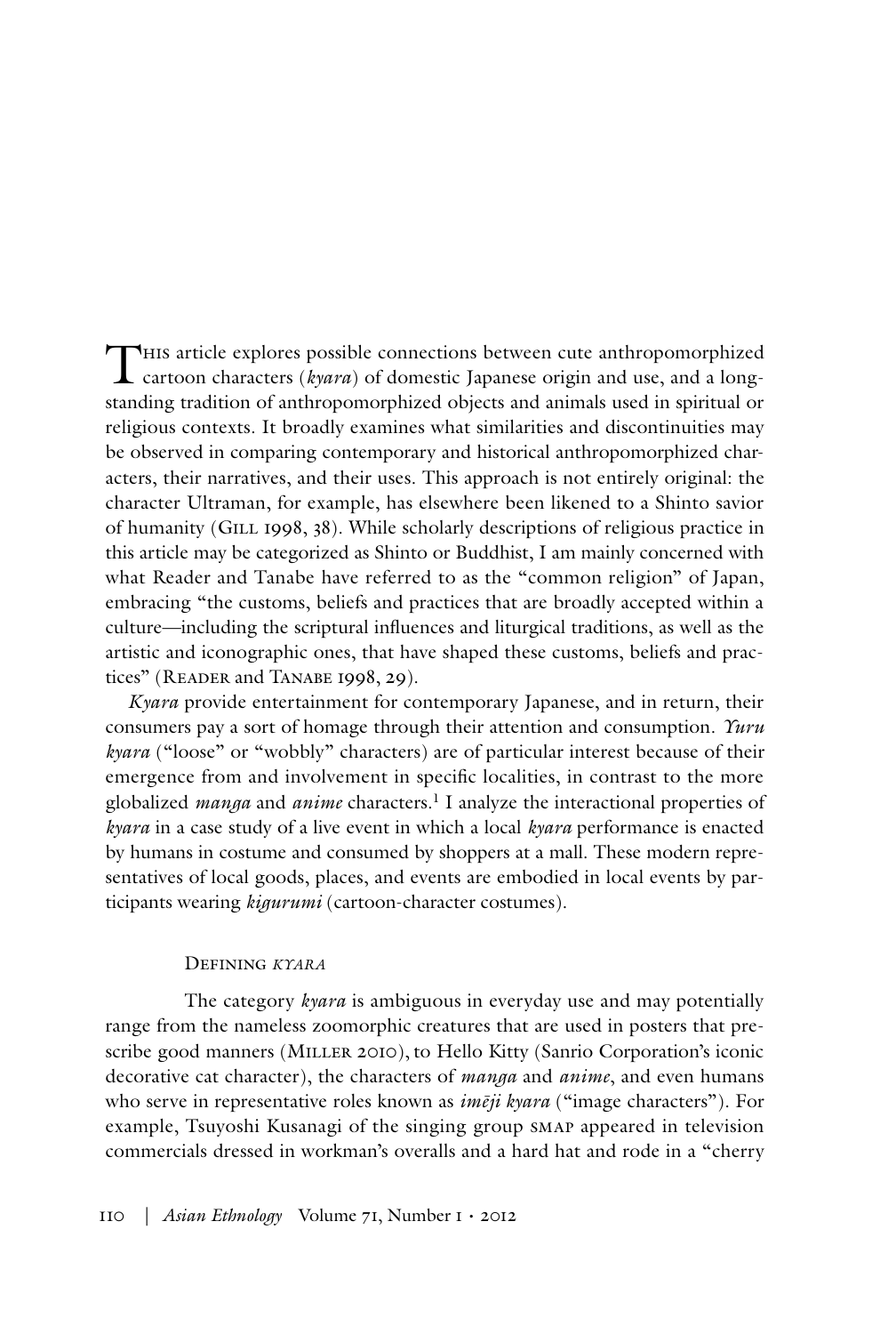picker" lift advertising the 2011 shift to digital television and concomitant need for antennas. The *kyara* that I focus on this article are nonhumans whose primary identity is not dependent on appearance in *manga* or *anime*. Rather, they represent specific entities, companies, social groups, localities, and products for example, the *chidejika* ("digital TV deer") who accompanied and eventually replaced Kusanagi as the representative mascot in the shift to digital TV. These characters occupy a space in the world of celebrity, have personalities, names, and often stories associated with them; they are typically viewed as representatives of specific social and cultural messages. Though they may have animal features, they are anthropomorphic, and are portrayed or enacted as social agents within specific contexts to endorse actions related to capitalism, local identity, and civil society, as per the example of the shift to digital tv. *Kyara* are *animated* as in they embody "qualities perceived as human—life, power, agency, will, personality, and so on" (Silvio 2010, 427).

*Kyara* occupy a prominent position in the Japanese aesthetic called *kawaii,* or "cute." In KINSELLA's analysis of *kawaii* style (1995), the taste for cuteness in writing style and other behaviors originating in 1970s youth culture was co-opted by commercial interests. Consumer goods companies such as Sanrio began to decorate notebooks and diaries, creating *fanshī guzzu* ("fancy goods") with Hello Kitty and her ilk.2 They now appear on a countless variety of goods including *omamori* (amulets) from shrines and secular versions of these, such as the dangling charms that decorate cell phones and school bags (see figure 1). From their earliest formulation, *kyara* were typically rounded, neotenous, and childlike, "non-sexual, mute, insecure, helpless or bewildered" (Kinsella 1995, 226). *Kyara* are not only differentiated by their drawn features but are usually attributed with brief narratives—origin myths, in most cases—that cement their identity and often explain the logic behind their naming and other features. Though not all are neotenous, or even cute, many *kyara* exploit the original semantics of *kawaii* which joins "cuteness" with the notion expressed in the adjective *kawaiisō* ("pitiable").

KONDO (2006) states that commercially successful characters are also attributed with healing *(iyashi)* as well as enjoyable *(tanoshimeru)* effects *(KONDO)* 2006, 6).3 Aihara Hiroyuki of the Bandai Character Research Laboratory provides data supporting this claim. His 2004 survey of 210 Japanese asking about the psychological benefits of being with character figures or goods placed "Peace of mind: Being together with characters relaxes the spirit and can effect healing" first in a list of eight attributes, followed by: protection; escape from reality; regression; self realization; hope for transformation; health and activity; and mood changing (Aihara 2007, 27–28, 39–41).4 *Kyara* have been mobilized for these reported effects in the wake of the earthquake and concomitant disasters of 11 March 2011. A project called Teotsunago Daisakusen ("Project Holding Hands") has provided images of domestic and imported licensed characters holding hands for free download (see FIGURE 2) "hoping to deliver smiles to everyone in Japan, from small children to all the adults fighting for survival in and also out of the disaster area."5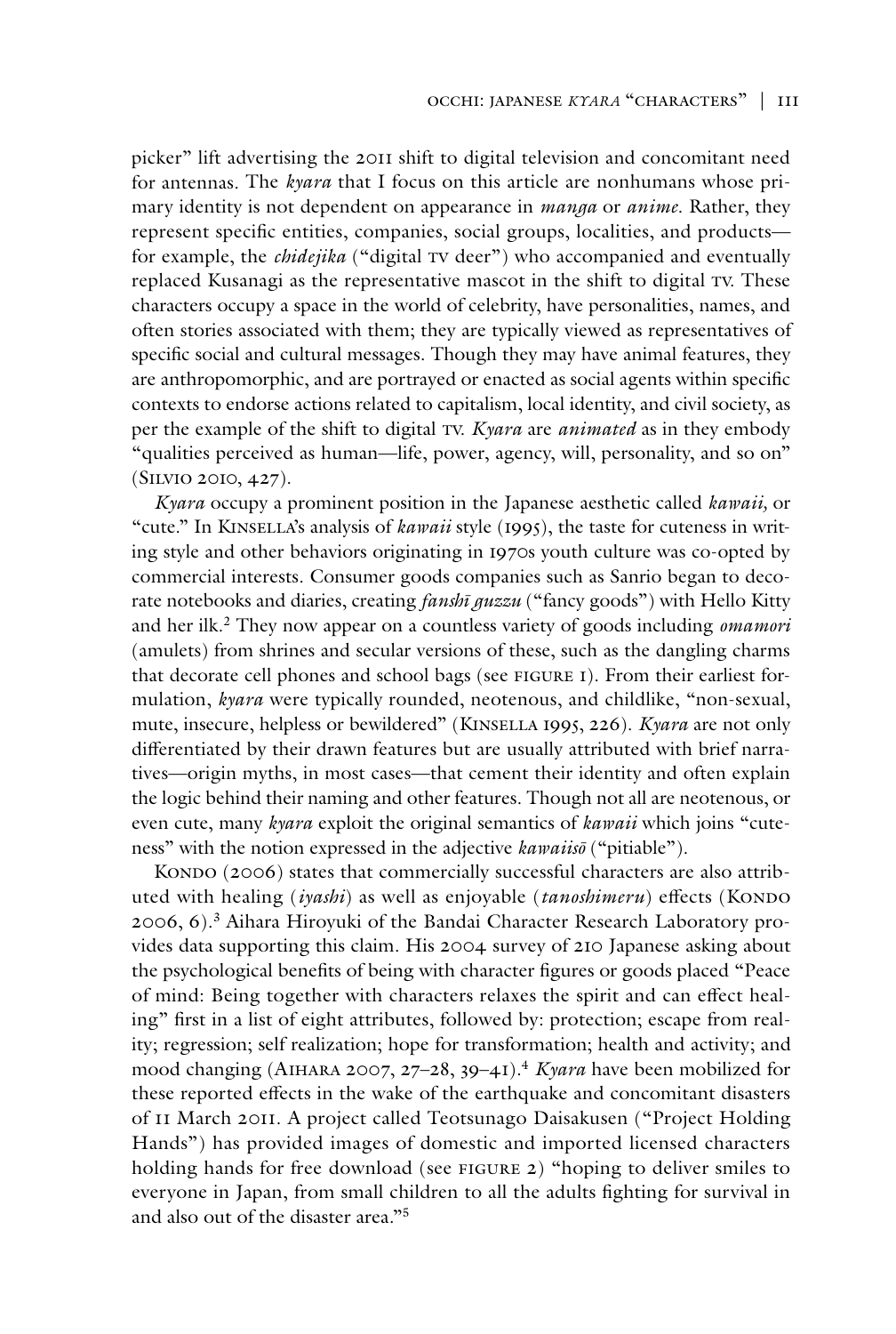

figure 1. Hello Kitty *omamori*, lower right, from Ōtsuka Hachiman Shrine, Miyazaki, Kyushu Prefecture. Image courtesy of Hachiman Shrine.



figure 2. Teotsunago Daisakusen ("Project Holding Hands"). Image courtesy of Teotsunago Daisakusen.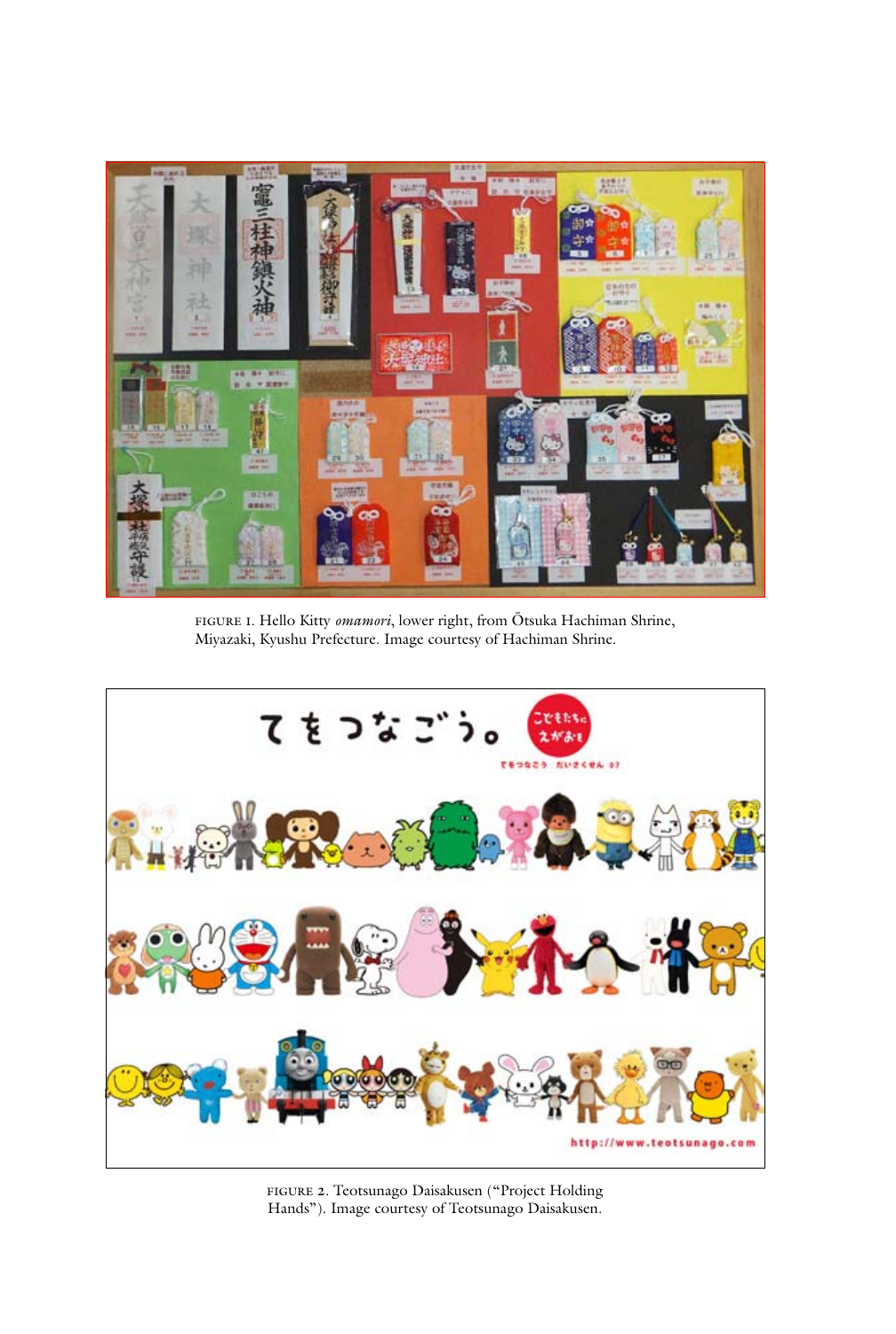*Yuru kyara* are symbols intended to invoke interest in, or desire for, an associated entity, location, or event. *Yuru kyara* are *yurui (*"loose," "wobbly," or "slack") in comparison to more polished and better-known characters such as Hello Kitty. They were named by the illustrator and popular culture critic Miura Jun (Miura 2009c, 1). He defines them as:

Characters designed for pr of local governing bodies, events, and local goods, especially when in *kigurumi* form. They have the Japanese trait of *fanshī* and at first glance one can understand the strong message they communicate about a local speciality or characteristic. There are also characters that need explanation for one to know what on earth they are. While bearing originality, when they are made into *kigurumi* they often have a sense of instability that makes them all the more lovable, and one's heart feels healed [*iyasarete*] just by looking at them.

(Miura 2004, 2–3; my translation)

Indeed, the design of local characters ranges from easy-to-understand motifs to hybrid and bizarre creations. Miura humorously reports feeling dumbfounded and frozen in his tracks upon his first sighting of the Hiroshima culture festival character called Bunkakkī, a combination of an oyster, a maple leaf, and the *hiragana* phonetic character for *hi* (Miura 2009a, 160–61)—Bunkakkī has a body shaped like an oyster (*kaki*) and a maple leaf on its head.

Though many *kyara* are unique creations, this genre also borrows on historical anthropomorphic imagery such as the *kappa* (a legendary water imp), a former bogeyman who now appears in cuter versions. The *unagappa* city mascot of Tajimi City (in Gifu Prefecture, central Japan) is based on a local, legendary *kappa* who once controlled the rainfall. Its new incarnation does *zazen* meditation, is fond of classical music, and even appears in smartphone games available for download.6 Cute *kappa* along with *tanuki* (an Asian badger associated with trickster tales) imagery has also been used in recent advertising for DC credit cards (FOSTER 2009, 207). Foster describes this process of transformation of such *yōkai* (supernatural creatures) from scary creatures to cute *manga*-like icons as one of folklorism (Foster 1998). Reider 2003 and Foster 2009 also credit modernity, industrialization, and commercialization as factors behind the defanging of *oni* (demons) and *yōkai* respectively. The current spread of *kyara* represents the trend of cuteness in Japanese popular culture and incorporates creatures such as these, while many new creatures, identities, and narratives are also created.

The following sections introduce the historical forebears of contemporary *kyara* imagery along with the narratives that may be associated with these early anthropomorphic creations. The long-running children's *kyara*-based moral narrative cartoon *Anpanman* ("Bean-Jam Bread Man") is then discussed, for its plethora of anthropomorphized characters may have played a role in inspiring the current boom.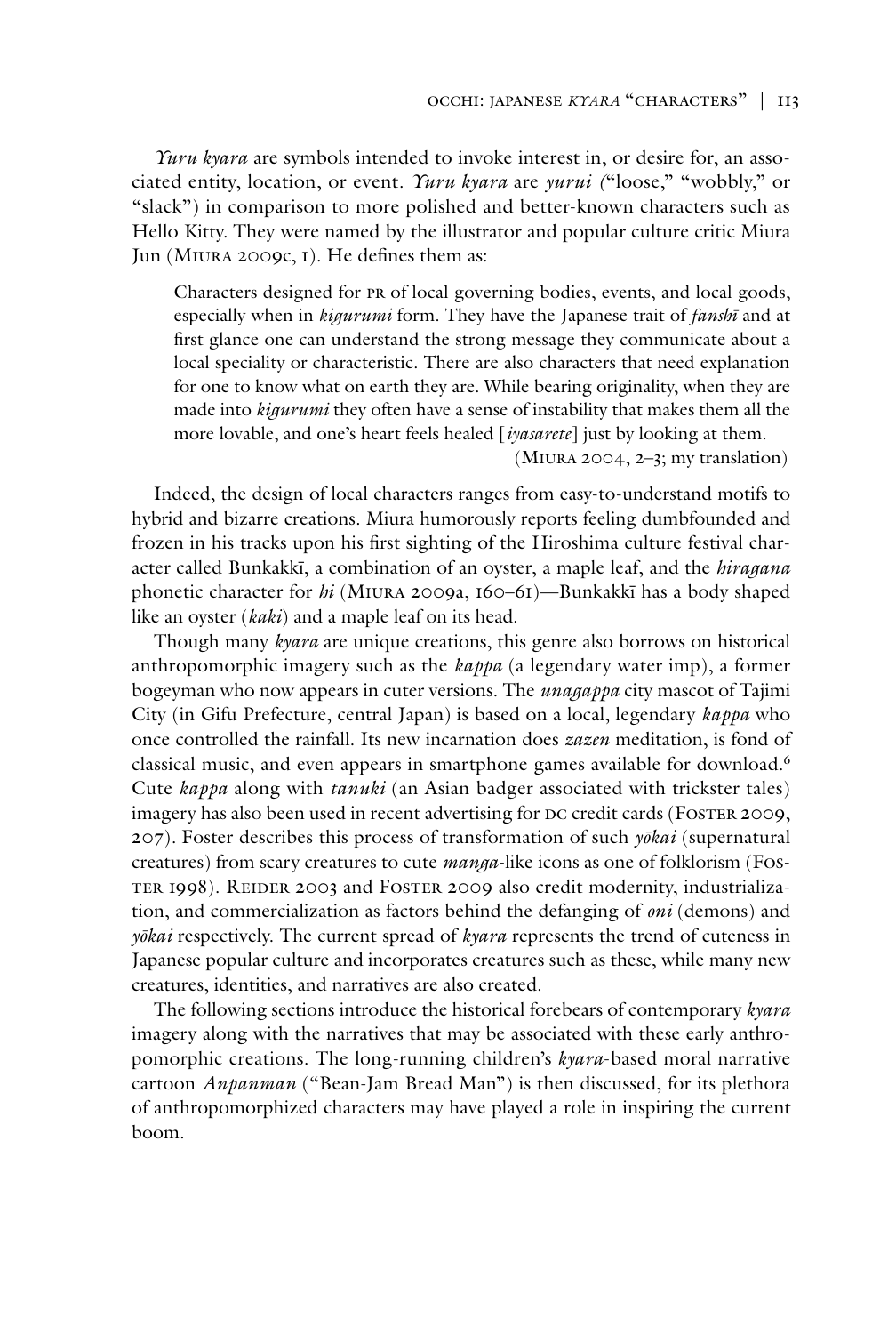# Nature, religion, and religious practice

Historians of Japanese religion have argued that play and entertainment are inherent aspects of Japanese religious practice. For instance, Kaminishi describes the use of *etoki* picture scrolls and their eludicidation in the popularization of Buddhist narratives, drawing parallels between their entertaining aspects and those of *manga* (Kaminishi 2006). Print media and performances in which *kyara* are enacted by people in full-body costumes provide playful means for purveying hortative messages by their sponsors (as in the shopping mall case study discussed later). These performances resemble the welcoming ceremonies Horton describes—that is, a genre of religious performance held in honor of bodhisattvas in which humans don costumes and enact a celebratory procession for spectators (HORTON 2007). Hur states that the association of prayer with play is "deeply rooted in Japanese notions of *asobi* [play], which has a distinctly religious undertone" (Hur 2000, 82–83). Furthermore, Plutchow describes the ritual singing and dancing performed at *matsuri* (festivals) as *kami asobi* (deity placation through entertainment), a legend-driven reestablishment of order via the human performance of artistic behaviors taught by gods (PLUTCHOW 1996, 48). The sun goddess Amaterasu was, after all, coaxed from her cave by dancing and laughter, as noted in the *Kojiki*, a compilation of legends.

These historical connections between play, entertainment, and worship provide a basis for us to understand why *kyara omamori* are sometimes sold at shrines and temples, and why these goods are also referred to as *omamori* (literally, "protector") when they are sold in shops. Such obvious recruitment of characters into the category of religious imagery makes them liable to fulfil additional functions for their consumers. Morgan claims that "for those who use and cherish them," religious and other power-based images, as well as visual practice, can provide the following functions: "Order space and time, imagine community, communicate with the divine or transcendent, embody forms of communication with the divine, collaborate with other forms of representation, influence thought and behavior by persuasion or magic, displace rival images and ideologies" (Morgan 2005, 55). These functions may be attributed by users, but are potentially inherent within *kyara* as well, in that they embody cultural ideals about humans and nature that are themselves religious.

The logic some Japanese use to connect the visual representation of characters in contemporary Japanese popular culture and earlier examples of animism and anthropomorphism is the attitude that nature is potentially sentient and even numinous. It is neither controversial or even unusual to personify natural phenomena, either in discourse structure or image (Hiraga 1999). Historical depictions of anthropomorphized creatures and contemporary *kyara*—both based on animal forms—invoke cultural ideals about nature. This "love of nature" sentiment is an enduring one which seeks to make cultural ideals seem like natural outcomes (Occhi 2009). Yet this is paired with a fear of earthquakes and other dangerous phenomena. Certain natural phenomena have also been deliberately used as aesthetic representations for humans and social relations at least since the intro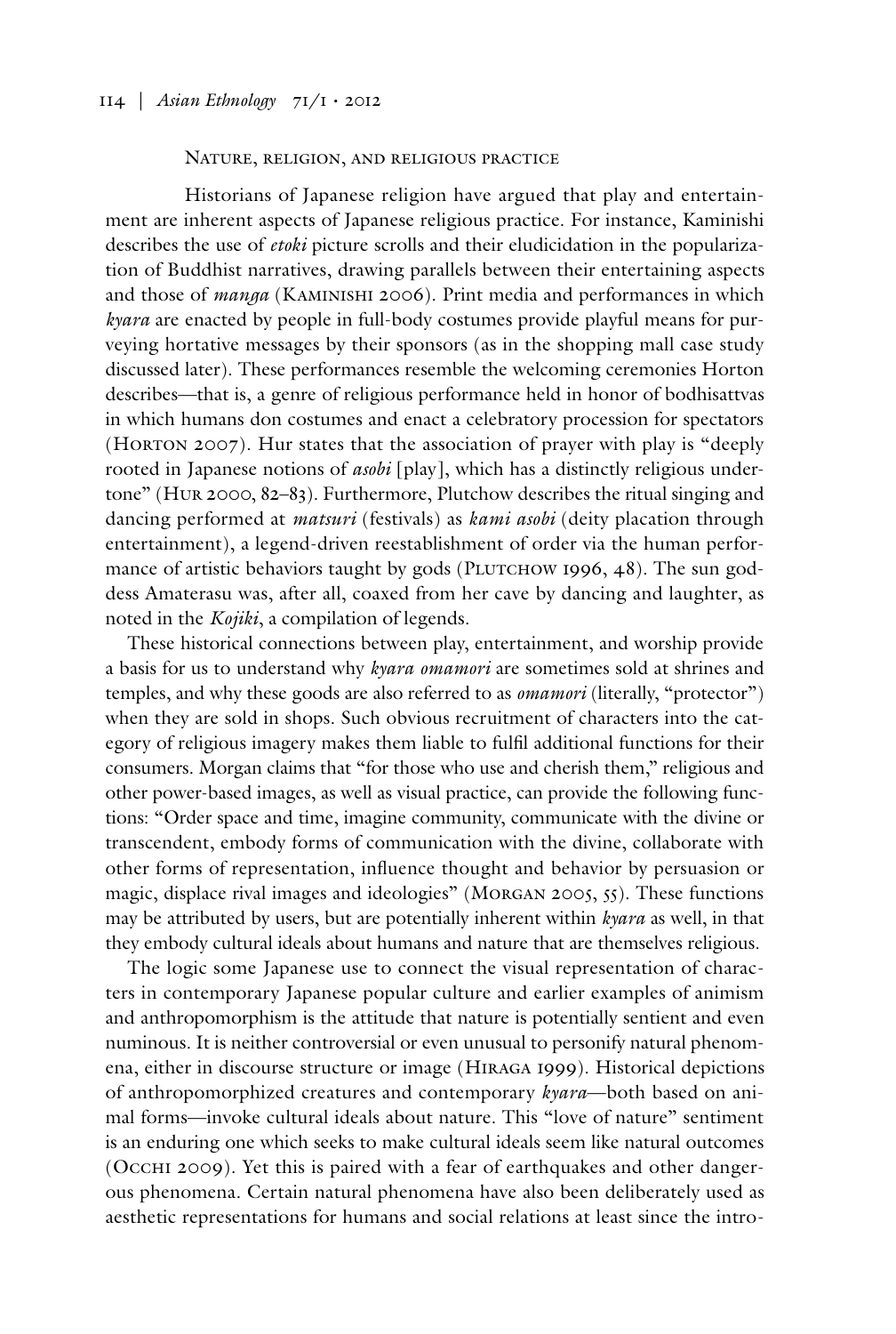duction of Chinese poetry, Buddhism, and the writing system (ca. seventh century) and up to the present (EISENSTADT 1997; KALLAND 1997; LAMARRE 2000; Thomas 2001).

Kalland argues that Japanese religion is characterized by a belief system in which all things potentially have a soul, even human-made objects (KALLAND 1997, 246– 47). Evidence for this cultural logic emerges in art depicting the putative predecessors of *kyara* (anthropomorphized frogs, kitchen tools, and so on) shown in early scrolls. Buddhist practice also includes attention paid to ancestors or notable personages in two-dimensional representation (for example, mandala) or threedimensional representation as statues and even humans dressed in the guise of statues (HORTON 2007). Shinto *kami* (god/s) are described on the webpage for the head association of Shinto, Jinja Honcho:

In order to comprehend the concept of *kami*, it is important to erase the preconception caused by the word "god," an English translation that is often used for the word *kami*. In Shinto, there is no faith in the concept of an absolute god who is the creator of both human beings and nature.

The ancient Japanese never divided spiritual and material existence, but considered that both were inseparable, seeing everything in a spiritual sense. In other words, they did not draw a border between a certain object and the work of that object. According to Shinto cosmology, the world is created with the appearance of a single *kami* who represents the universe, next to appear are the *kami* of birth and growth. From heaven, a male *kami* and a female *kami* appear who give birth to various deities, the land of Japan and her nature as well as her people. The Shinto faith begins with a belief in this mythology. Therefore, Shinto does not recognize the difference or discontinuation between *kami*, nature, or human beings.7

The Japanese version of this page is clearly written for people with a different cultural context for understanding Shinto.<sup>8</sup> However, what may potentially be deified is described much more concretely, including: gods of the ocean; mountains; wind and other natural things and phenomena; food; clothing; shelter; production; land development; illustrious people at the local or national level; protective ancestral spirits; and other such things as described by the phrase "eight million gods," and so on, as mentioned in chronicles of legends such as the *Kojiki* and *Nihon shoki*, which were compiled in the Nara era (710–794).

Reader (1998) provides a valuable summary of how *kami* manifest, with particular reference to deification of the scholar-turned-god Sugawara Michizane:

What the general notion of *kami* demonstrates is a highly pluralistic- and animisticworld view, in which the phenomenal world is seen as permeated by and given life by a spiritual world, in which various manifestations of life forces (*kami*) are present.… Indeed, Shinto's world view suggests that humans who contribute to the enrichment of life may become *kami*, as was the case with Michizane, or with clan founders or ancestors who became *ujigami*, and thereby continue to assist in the life of this world. Moreover, in this human-*kami* relationship, it is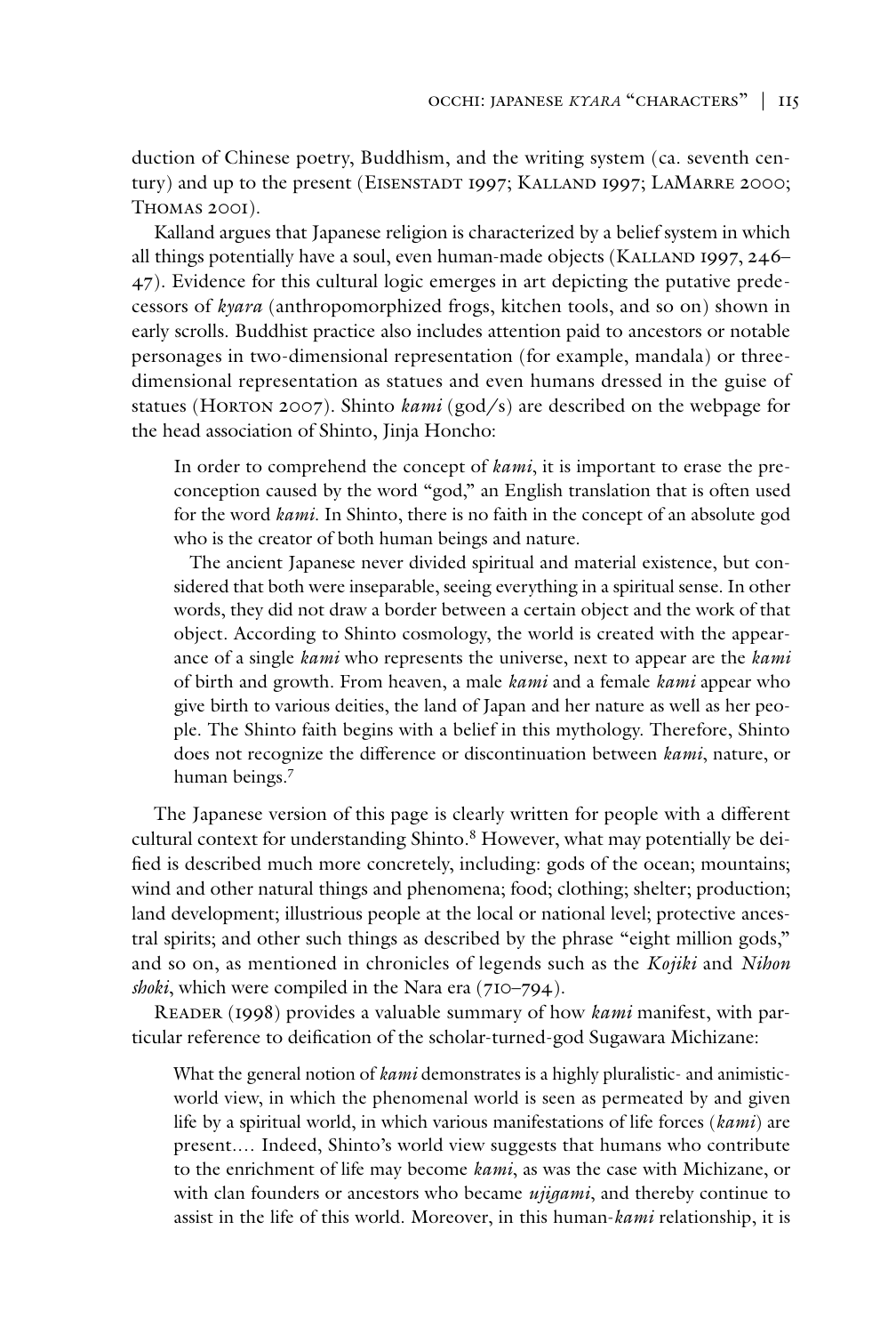humans who play the crucial role of recognizing the presence of the *kami* in a natural feature, or as a result of some event or manifestation. It is also human beings who are operative in transforming spirits into *kami* through the process of recognition, veneration and enshrinement, as was seen by the transformation of the angry spirit of Michizane into Tenjin. (READER 1998, 46)

This suggests that deification is subject to human interpretation and that diverse entities can be deified. The historical figure Sugawara Michizane had gone through various categorizations before deification—he had been exiled (thus becoming a sort of *oni*, or demon), was characterized postmortem as an *onryō* (vengeful ghost), and later made a *tenjin* (god), his current status.<sup>9</sup> These details, like those ascribed to *kyara*, make for a memorable narrative. They may also serve to generalize the assertion Foster has made regarding *yōkai* (goblins) that "these creatures survive in the cultural imagination because of their very ability to pivot easily between the credible and the incredible" (FOSTER 2009, 13).

Though this analysis is chiefly concerned with the comparison of two- and threedimensional representations of anthropomorphic numinous (and in some cases deified) beings, it is worth considering the issue of religious belief versus practice. Based on questionnaire data, Ishii concluded that Japanese are not on the whole involved in religion to the extent their forebears were, either in strength of belief or frequency of practice. He cites a 1998 *Yomiuri Shimbun* poll reporting that Japanese people do not find Shinto or Buddhism particularly mysterious or frightening (Ishii 2000, 410–11). Many people go to temples and shrines at New Year and other times to pray, buy amulets, and read fortunes despite a lack of any professed belief in the numinous existence of shrine gods/buddhas, or faith in the religious or spiritual philosophy behind their practices. Other survey research indicates that while college students' interest in organized religion has decreased, interest and involvement in religious folk customs is on the rise (Inoue 2004, 99). This finding echoes Reader's observation that contemporary pilgrimages are described in the media not so much as religious excursions but as cultural and traditional ones (Reader 2007). Concomitant with these changes is a recent phenomenon known as "*anime* pilgrimage" in which fans of *anime* travel to the locations where the stories take place (OKAMOTO 2009). These findings indicate that while overt motivations for pilgrimage may have changed, the practice is maintained.

There is also evidence indicating the contemporary merging of entertainment and religious imagery itself. Popular Japanese culture includes descriptions of religious pilgrimages and viewing of Buddhist statues in playfully entertaining terms, for instance in the writings of Itō and Miura (1993) and Hana (2006), who discuss the attributes of statues in terms applicable to living humans, calling them sexy or comparing them to celebrities and rock stars. Miura has even described his early attraction to Buddha statues as a sort of conversion from a prior interest in monster figurines (Miura 2011). The recent emergence of Buddhist-themed *kyara omamori* and an illustrated book of "Buddhirs" (*butsuzō kyara—*Buddhist statue characters), contains similarly entertaining descriptions of their various powers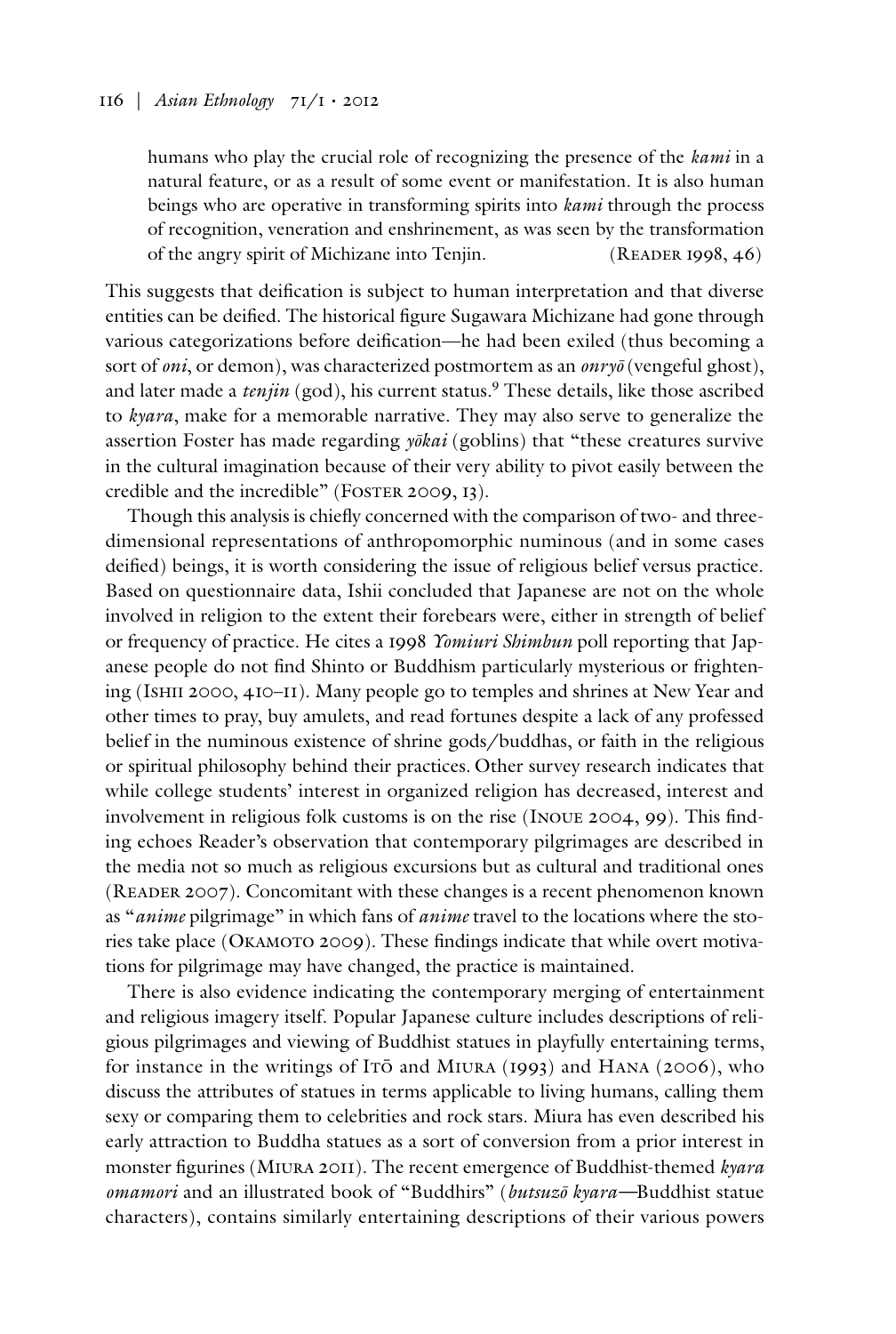and personality traits (MINEMURA and IzUTSU 2008). This recent move towards depicting bodhisattvas within the *kyara* aesthetic suggests that the contemporary, playful attitude towards religion has a broader realm of popular acceptability beyond the humorous writings of a few famous Japanese.10

# Early anthropomorphization: the *chōjūjinbutsu giga* and *tsukumogami emaki*

Historical examples of religious imagery contain examples of playfulness. An early example of anthropomorphized representation is a nine-hundred-year-old scroll, the *Chōjūjinbutsu giga* (Caricature of animal-human characters). Beginning with the depiction of a sumo match, the first of its four parts consists of a series of scenes of animals including frogs, rabbits, and monkeys engaged in human activities (for example, dancing, swimming, running, shooting bows and arrows). In several scenes they wear clothing and perform Buddhist ceremonies, and even a funeral is depicted at the end of the scroll. In an altar scene the object of worship is a frog. Though they may have had a limited audience at the time of creation, these anthropomorphized creatures are currently part of the wider mediascape of contemporary Japan.

Another genre of anthropomorphized beings appearing in a Shingon Buddhist context was the *Tsukumogami emaki*. 11 These depictions of animals and everyday objects were drawn with human-like features and, it is said, used as bogeymen when depicted in the *Hyakki yagyō emaki*, ("picture scrolls of pandemonium"; literally, "a hundred night demons" parade; FOSTER 2009). The animals are the *kitsune* (fox) and *tanuki*, depicted in their folkloric trickster roles.12 The other members of the parade are a variety of demonic creatures and animated household objects known as *tsukumogami* ("ninety-nine Gods") who appear in non-parade mode in related scrolls as well. They are old, and having been discarded during preparatory cleaning for the New Year, seek revenge against their former owners. Lillehoj observes the humor found in these as well as in contemporaneous Chinese demon scrolls, but notes that the latter did not include depictions of "transfigured objects" (LILLEHOJ 1995, 21).<sup>13</sup>

In their comically fearsome parade the *tsukumogami* were used as bogeymen to keep people indoors on certain nights. A scroll belonging to Shinkyūan in Kyoto and dating to the Muromachi period (sixteenth century) shows *tsukumogami* conducting a *haikai* (poem contest) in a section of the scroll. At its end, the rising sun bathes the canvas not in light but in darkness—pointing to the uncanny nature of these creatures who flee the sun (Hata 2008). The *Tsukumogami emaki* kept at Sūfukuji in Gifu City, central Japan, as well as scrolls in the National Diet Library and the Tokyo National Museum, contain a narrative of the creatures' origin, malicious acts (notably, killing and eating humans), and eventual enlightenment (Lillehoj 1995; Reider 2009).

*Tsukumogami* are anthropomorphized objects acting against the humans who created them; though deviant and liminal in status, their stories exhibit links to vari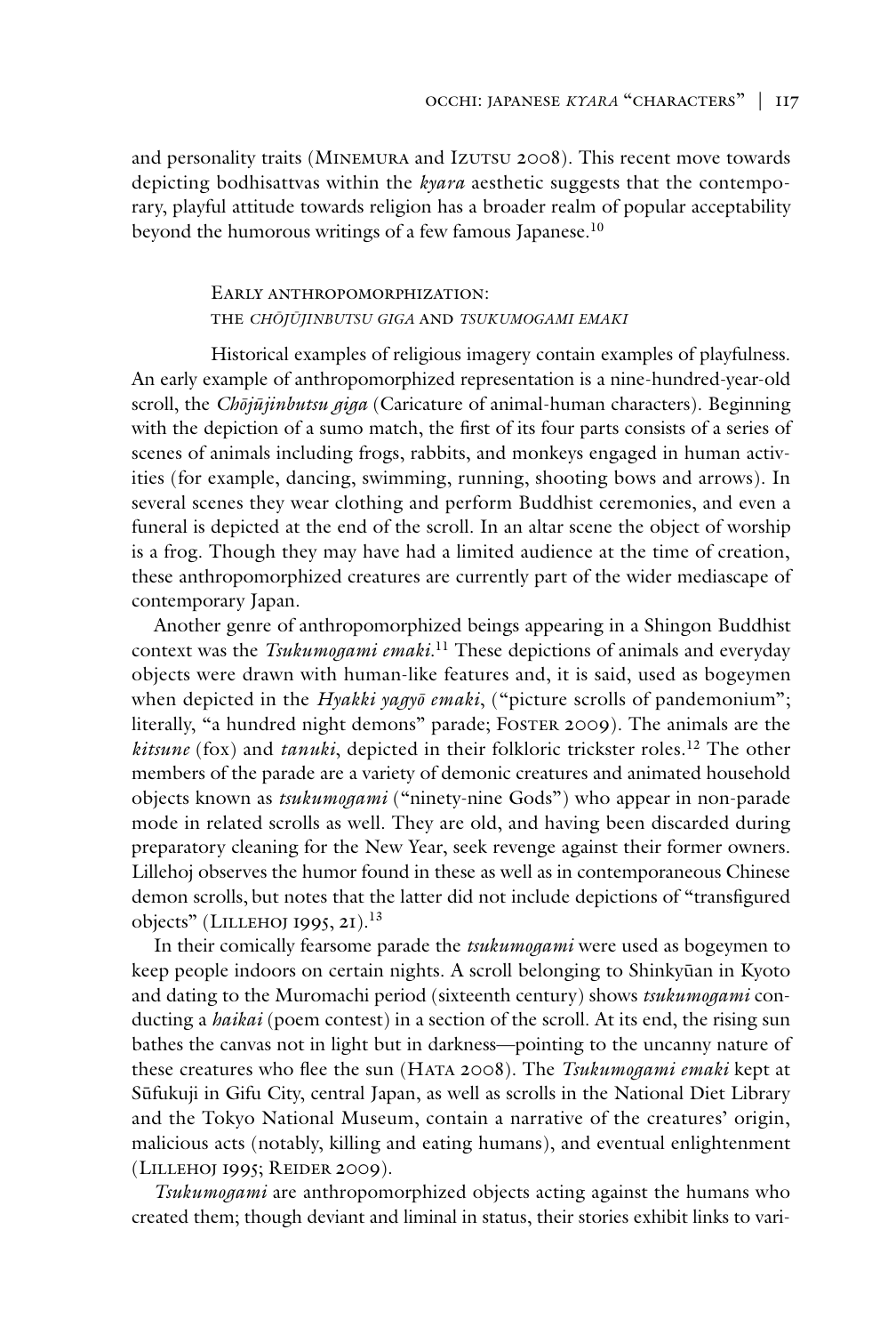ous belief traditions. Their origin myth, referred to in a text called *In'yō zakki*, suggests that potential sentience resides in old objects who became *tsukumogami* as possibly having Taoist origins (LILLEHOJ 1995, 24; REIDER 2009, 2). This, as well as the creatures' appetite for human flesh, creates a possible description of *tsukumogami* as *oni* (KOMATSU 1999; REIDER 2007). In the narratives, they give up their evil habits and embrace Shingon Buddhism, thus endorsing it to the reader (REIDER 2009, 18). *Tsukumogami* are also typically categorized as *yōkai* and also as *kami* of an evil sort who can be appeased by worship (KOMATSU 1999,  $2$ ); hence their name.

The word *tsukumogami* itself includes *kami* in a complicated word play. Read phonetically, it could also mean "ninety-nine hairs," indicating great age (often translated as meaning "an old woman's long white hair," and through metonymy, referring to the woman herself). This ruse plays on the single-stroke difference between "white" 白 and "one hundred" 百, and the homonymy of *tsukumo*, which can refer to the number "ninety-nine" or to a kind of water grass said to resemble hair. The link between old age and animated objects is reiterated here, and these kinds of language tricks echo the shapeshifting nature of these animated objects (FOSTER 2009). This trait also reflects the medieval phenomenon Grapard calls "linguistic cubism," through which the belief of magical properties inherent to the Japanese language (*kotodama*) was exploited through puns that interweave Shinto and Buddhist deities into a single narrative (GRAPARD 1987, 219).

The *tsukumogami* contain an injunction against the thoughtless disposal of unwanted household objects lest they wreak revenge against their former owners. These entertaining images and their narratives apparently enjoyed a long span of popularity. One of the best-known records of these creatures and their associated legends was created in the Edo period by Toriyama Sekien, at a time when Japan was reviving Confucianism and other aspects of its historic culture (Foster 2009). He and other early folklorists categorized *yōkai* in a variety of encyclopedias that functioned as an archive during Meiji efforts to orient the populace away from mysterious legends and towards scientific progress, leaving *yōkai* "cast off along the evolutionary path" (FOSTER 2009, 158).

Though *tsukumogami*, and *yōkai* generally have been defanged and relegated to the realm of *kyara*-style decorations, there are still some traces of the concern for old tools and other possessions in contemporary Japan. A clearly religious example is the ritual of *kuyō* (mortuary rites) held for animals and various objects, including those performed for needles (KRETSCHMER 2000). However, popular culture yields further evidence beyond these formal rituals for consideration of the objects and materials used on a daily basis, and thus of their disposal. A 2007 *Nikkei Woman* magazine article expounding the contemporary discourse on the art of living a simple life through reducing one's possessions (*danshari*) instructs the reader, "even if it's not used up, even if it's not worn out, [saying] 'I don't use it' is a sign to throw it away. Let us, filled with the feeling of thankfulness, bravely part with these things" (MITANI 2007, 23; author's translation).

The text suggests "the feeling of saying '*arigatō*'" (Mitani 2007, 23) falls just short of a spoken ritual of thanks. It employs the adverbial form of *isagiyoi*, "unde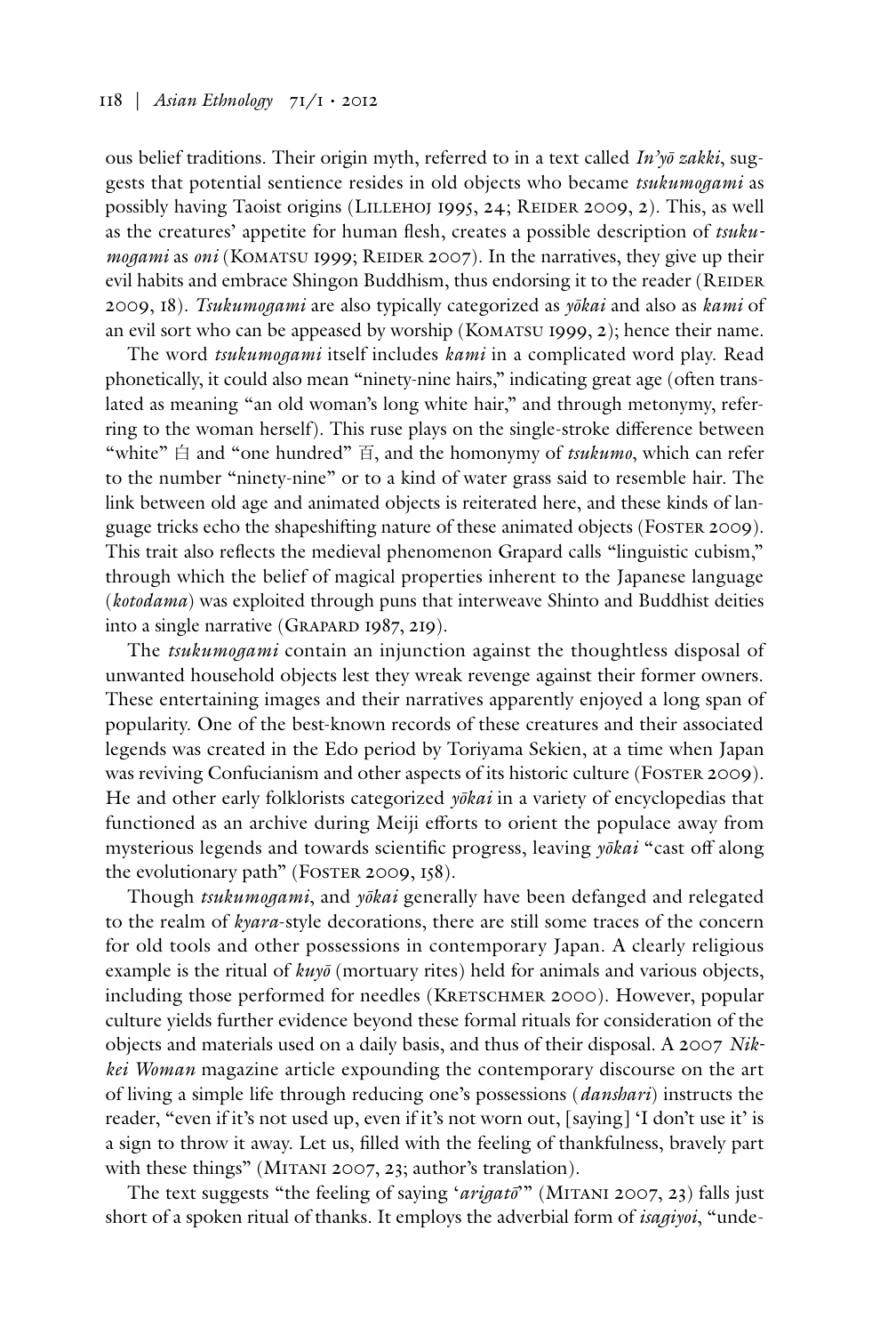filed, pure, clean, righteous, gallant," implying that thanking the unneeded objects purifies the action of *tebanasu* ("let go, part with, send away"). The advice goes on to recommend that if the owner should take the trouble to find out where such items may be sold to a recycle shop or at a flea market, it will be easier to decide to get rid of things and thus "return them to society" (*shakai ni kangen*). Nowadays, however, the society to which these items are returned is not subject to rampages of angry and dangerous anthropomorphized objects, but swarms of cute, happy ones encouraging further consumption.

#### PROLIFER ATIVE ANTHROPMORPHISM

The roots of this current boom in *kyara* can in part be attributed to *Anpanman*, a children's story that considerably expanded the number of *kyara* and thus their recognition in Japanese popular culture. Available in printed form since 1972, as an animated television cartoon since 1988, and since 1993 on film, *Anpanman* has evolved from a printed *manga* to a televised *anime* and several movies. The simple narrative revolves around the hero, his creators (and constant recreators) Jamu Oji-san ("Uncle Jam") and Batako-san ("Butter Girl"), a handful of "bready" sidekicks, and his enemy Baikin Man ("Bacteria Man"). New *kyara* appear in nearly every episode and are typically anthropomorphized objects named after themselves, such as Ringo-chan ("Apple Girl"). Its sharply demarcated fan base is comprised of preschoolers and their parents; survey data indicates that older children reject it as they leave kindergarten.<sup>14</sup>

*Anpanman* is a cultural institution; its creator Takashi Yanase was officially listed in the *Guinness Book of World Records* in 2009 for the most characters in a single animation series, 1,768 having appeared on tv and in movies from 3 October 1988 to 27 March 2009.<sup>15</sup> I have yet to meet a Japanese who does not know this show, its recurrent narrative, and its main characters.<sup>16</sup>

As Japanese children are socialized into this entertaining aesthetic, many find that shifting loyalties from *Anpanman* to *Pokemon* ("Pocket monsters") is easy.17 Innumerable characters surround the child as she grows up, often as small, stuffed toy mascots that dangle from a school bag or cell phone as an *omamori*. Advertisers employ famous *kyara* as corporate representatives, or invent their own. Grownups continue to surround themselves with decorated *kyara guzzu* ("character goods") ranging from office and kitchen supplies to postage stamps, as well as the stuffed toy replicas. The creation by *otaku* ("geek") fans of cute, female anthropomorphized characters to symbolize physical and nonphysical entities as part of socalled *moe* ("budding, or burning") subculture is rampant (KAWAGUCHI 2007).<sup>18</sup> For instance, an almanac of Japanese history by the Japanese History Aficionado's Club that spans the second-century Yamataikoku<sup>19</sup> to the Russo-Japanese war (1904) introduces time periods and notable events, with each topic represented by its own *moe*-style anthropomorphized character (Nihonshi Aikō Kurabu 2009). At this point *kyara* are ubiquitous in popular visual culture, common in advertis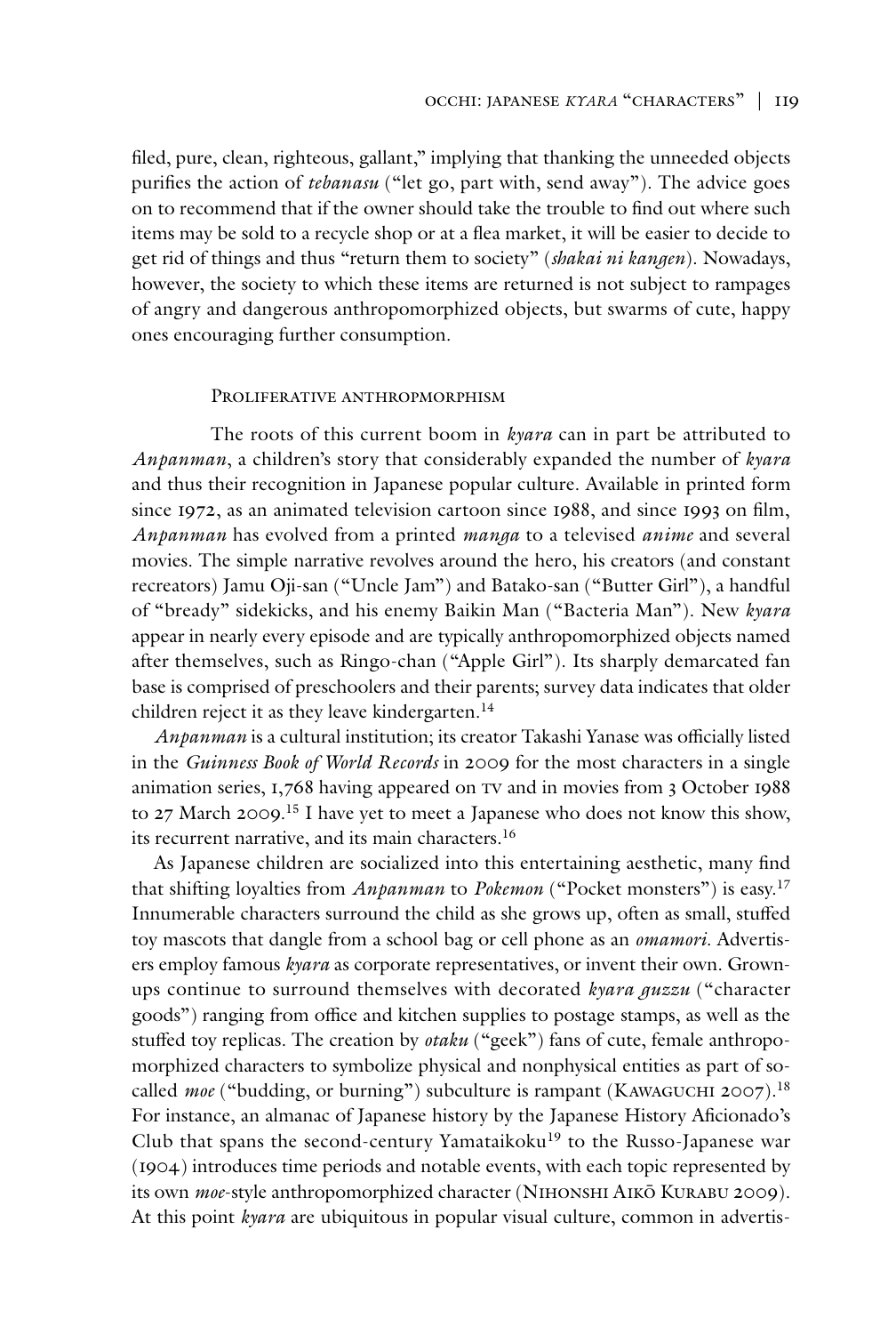ing, and for the past fifteen years have made gradual inroads into the aesthetics of food arrangement, including *obentō* (lunchboxes) (OccHI 2010a).

#### Roles of *kyara* in modern society

Japanese *kyara* used in marketing have an aesthetic often considered childlike; they are usually designed with neotenous features, as Kinsella noted long before. As Aihara's extensive survey of *kyara* consumption and related behavior shows, consumers report turning to *kyara* for psychological reasons, particularly stress relief, even treating them as interlocutors (Aihara 2007). This potential was (as mentioned earlier) exploited by the Teotsunago Daisakusen project which emerged after the 2011 Tohoku disasters. Concomitantly, advertisers exploit this aesthetic in creating pleasant associations with products. The process of associating *kyara* with commercial entities illustrates what Manning discusses whereby consumers may anthropomorphize brands (Manning 2010, 36). Localities that are marketed as brands are further personified by *yuru kyara*, whose traits echo the features of the place they represent.

The naming of *kyara* follow similar punning games to those found in the word *tsukumogami* in that names are often formed by taking part of the name of the things they represent. The name for the "digital TV deer" (*chidejika*; "deer" is normally read as *shika*, but changes to *jika* when combined with *chide*) refers to the change  $(ka)$  from analog to digital TV. The deer's antlers resemble and represent the new antennas necessary for  $Tv$  reception, thus emphasizing the change.<sup>20</sup>

Considering *kyara* as social beings of a sort who replace human celebrities in endorsements (for example, *chidejika* above), *yuru kyara* are often invented by amateur artists. This adds to their "wobbliness" and indeed, they often struggle in the marketplace for recognition and legitimation. Thus a strong narrative is crucial for their success. Amateur creation of *yuru kyara* is often accomplished through public design and naming contests. The success of this move to involve consumers in creating *kyara* whose messages are eventually targeted back at them reverberates with Jhally's contention that advertising works by successfully rechanneling preexisting symbolic practices and cultural references already prevalent in the audience's social life (JHALLY 2002, 329).

To give an example, the wide, rounded shape and short legs of Bunkakkī renders its movement as a *kigurumi* wobbly and difficult. Miura has exploited these *yurui* charms and other clumsy *yuru kyara* costumers in televised competitions he titled "All Japan *Yuruchara* Grand Prix" (Miura 2009b). In these comic battles, *kigurumi* compete in various activities including sumo and footraces in which a wind machine just past the finish line threatens the competitors' progress. His competitions provide a spectacle of nationwide competition between local *yuru kyara*, and there are also occasional events in which *yuru kyara* of a locality parade in broad daylight. These events afford the opportunity to witness spontaneous human-character interaction in a public, performative space.<sup>21</sup>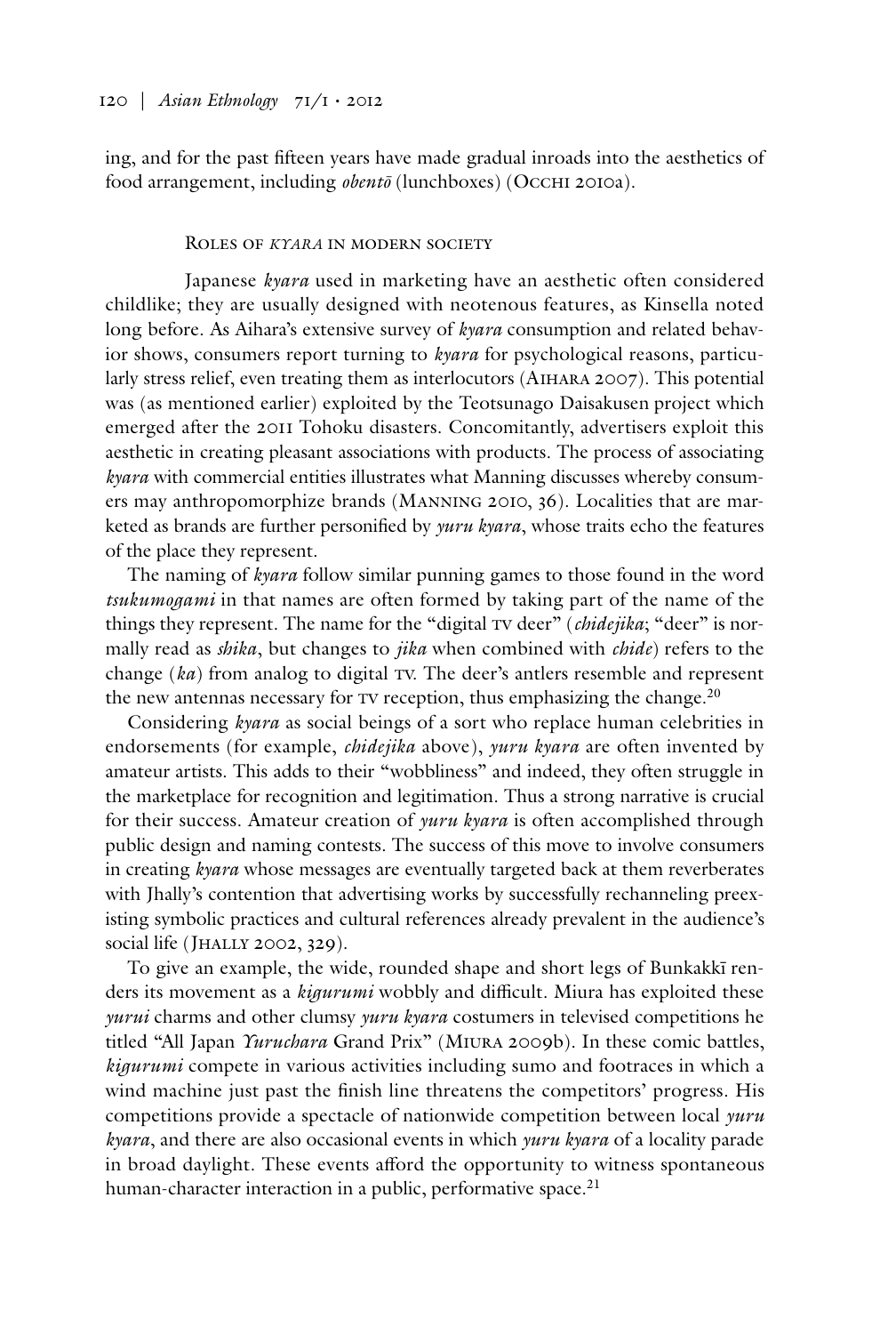

figure 3. A *yuru kyara parēdo* poster. The parade was held on 11 October 2010, at the Aeon Mall, Miyazaki. Image courtesy of the GooNeeds Corporation.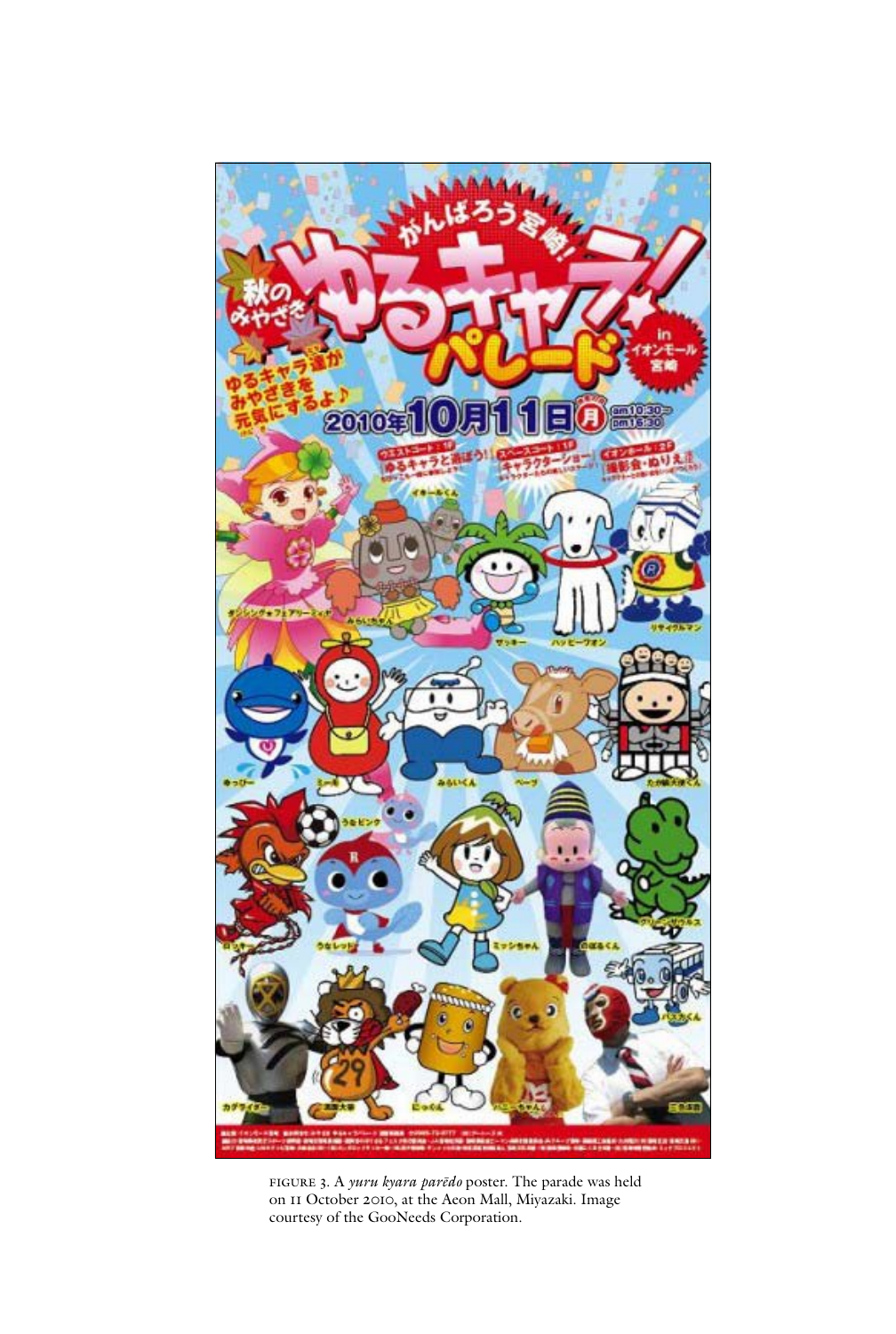#### Case study: the "wobbly character" parade

On Monday 11 October 2010 Japan celebrated the yearly national holiday Taiiku no hi (Sports Day), marked by school sports events held nationwide. Sports Day in Japan is not usually associated with playing indoors with toys. But on that day from 10 a.m. to  $4$  p.m. in the AEON mall in northern Miyazaki city, Miyazaki Prefecture, Kyushu, a *yuru kyara parēdo* ("wobbly character parade") was also held. This yearly event takes place at the open areas at both ends of the first floor of the mall and in a public hall on the second floor to introduce and celebrate several local *yuru kyara.* Some of the local Miyazaki *kyara* are named in honor of Miyazaki: Misshi-chan, (*-chan* is a diminutive naming suffix), Zakki, Mīya, and Sakīra. Misshi-chan's naming also plays on three words that contain *shi*  し: *shizen* しぜん (nature), *shinwa* しんわ (mythology), and *shoku* しょく (food)—all things for which Miyazaki is renowned. By reading *mi* as "the number three," the name Misshi-chan can therefore be taken as "Three-[things that begin with] *shi*" as well as a reference to the place name itself. Naming conventions for *kyara* often include parts of the thing named (as "Misshi," "Zakki," "Miya," and "Sakīra" are similar to "Miyazaki"). Many *kyara* names resemble Japanese onomatopoeia, a word class associated with ideas of naturalness, essentialism, and untranslatability (Occhi 1999).

 All but one of the *kyara* were present in *kigurumi* mode; that is, they were represented by humans wearing large, prefabricated costumes that obscured the wearer's natural shape and identity in favor of the representation of the *kyara* for example, a dinosaur with a green pepper for a head. Several of the costumes impeded the wearers' vision and movement, making them all the more *yurui* (both literally and according to Miura's aesthetic) and perhaps even more loveable for some. The exception was a character known as Sanshoku Kamen (tricolor mask), a person who simply wears a stretchy pro-wrestler-style head mask with a sign resembling a bus stop on his forehead and is otherwise dressed like a bus driver. Not surprisingly, babies found him frightening, and like the sweaty bodhisattva actors Horton has described, who removed their masks and lost the audience's attention at a temple event, his ability to command attention was poor compared to the characters in full-body costumes (Horton 2007, 57). However, his costume allowed him to converse with spectators, unlike the other *kyara* who did not speak.

This event is essentially performative in that it provides a "purposeful enactment or display behavior carried out in front of an audience" (Beeman 2010, 119). It exemplifies Beeman's criteria for performativity through its aim of changing the audience's cognitive state ideally via attainment of flow experience and a sense of communitas with the audience produced by a series of displayed and received emotional states. According to Beeman, these states are invoked by affective communication initiated by the performers that engage spectators—something as simple as greetings will suffice (Beeman 2010, 132). In fact, the performativity allowed by the restrictive *kyara* costumes is limited to greetings: waving of hands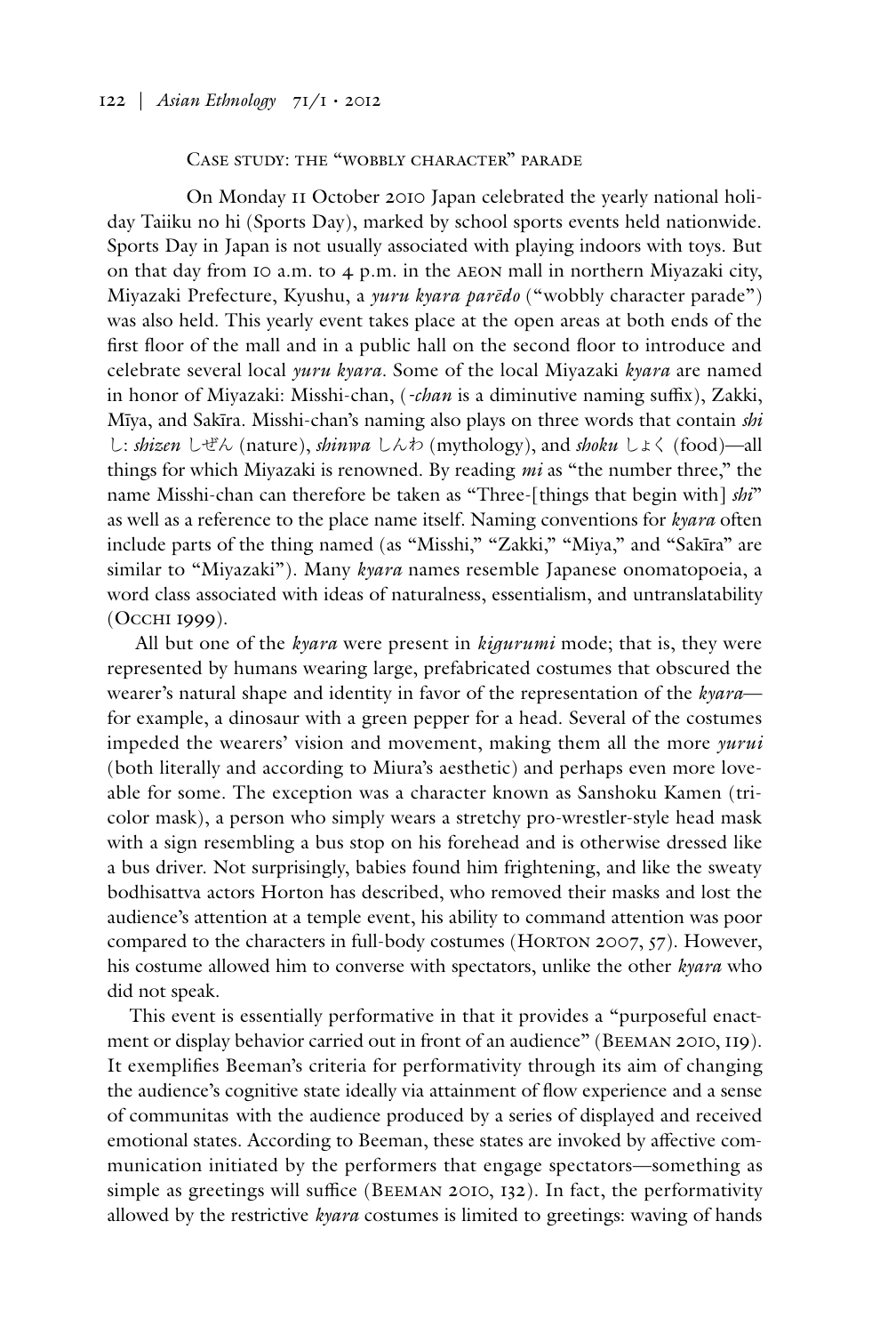where possible, jigging from side to side, and nodding. Announcers and other attendants to the *kyara* set and maintain the frame of interaction by verbally cueing the audience to clap, answer questions, and perform other simple tasks.

All the staging areas were watched keenly by small children with their parents or grandparents, though spectators of all ages were present. The twenty-one characters were separated into three teams: Ganbarō Miyazaki Chīmu ("Hang in there Miyazaki Team"), Kankō Miyazaki Chīmu ("Miyazaki Tourism Team"), and Miyazaki Genki: Umai Mon Chīmu ("Delicious Food and Healthy Spirits Team"), each of which performed in rotation at the three performance spaces. Their individual names, sponsorships, and other attributes are introduced in TABLES I, 2, and 3 respectively.

The first floor stage areas had a space for spectators and a stage for performers. One of the two areas had rows of chairs and an actual raised stage; the other had a roped-off space with a backdrop suspended from one side of the escalator. The *kyara* were introduced, after which their attributes were repeated by the children to the announcers via a series of quiz shows complete with sound effects similar to those used in television. Small gifts were provided to those who knew the correct information. Through this practice, the children were acquainted with the characters and their respective sponsors, and this knowledge was then reinforced. The children were very enthusiastic, dancing, hugging, and petting the characters as the announcers guided the activities.

The second floor hall contained a large backdrop where pictures with characters were being taken. I entered the room at about the same time as Misshi-chan, the Miyazaki Tourism Promotion *kyara*, and Mīya, one of the two "meat fairies" representing the prefectural consumer's association.<sup>22</sup> The two girlish characters took their positions against the backdrop, waving to and beckoning children who joined them while their families took photos. The *kyara* were in constant motion: kneeling with the smaller children, leaning in towards the bigger children and making the "peace" sign Japanese often do for photos, and nodding and tipping their large heads. Tables with backdrops along the sides of the room were assigned to represent each character and its sponsor. In the center of the room more tables with chairs were provided, along with blank coloring pages of *kyara* and colored pencils so that children could enjoy quiet play while focusing on the event's star players. In this playful atmosphere, attendants at these tables distributed flyers and other free items depicting the *kyara* that contained further information about the sponsors. On the back wall a series of posters showed each of the characters against a uniform background, giving the sponsor, the character's name, and at the bottom, data including the name (again), the *kyara*'s duty or function (*yakume*), and its special abilities (*tokugi*), not unlike the encyclopedic treatment given *yōkai* or *Pokemon*. 23

At the table sponsoring Risaikuru-man ("Recycle man"; an anthropomorphized milk carton), table assistants had us complete a form matching ten items to be disposed of with their respective categories of refuse, offering suggestions where needed.24 None of the trash-related imagery resembled the fearsome *tsukumogami*: however coercive the messages about *mottainai* ("wasteful") and recycling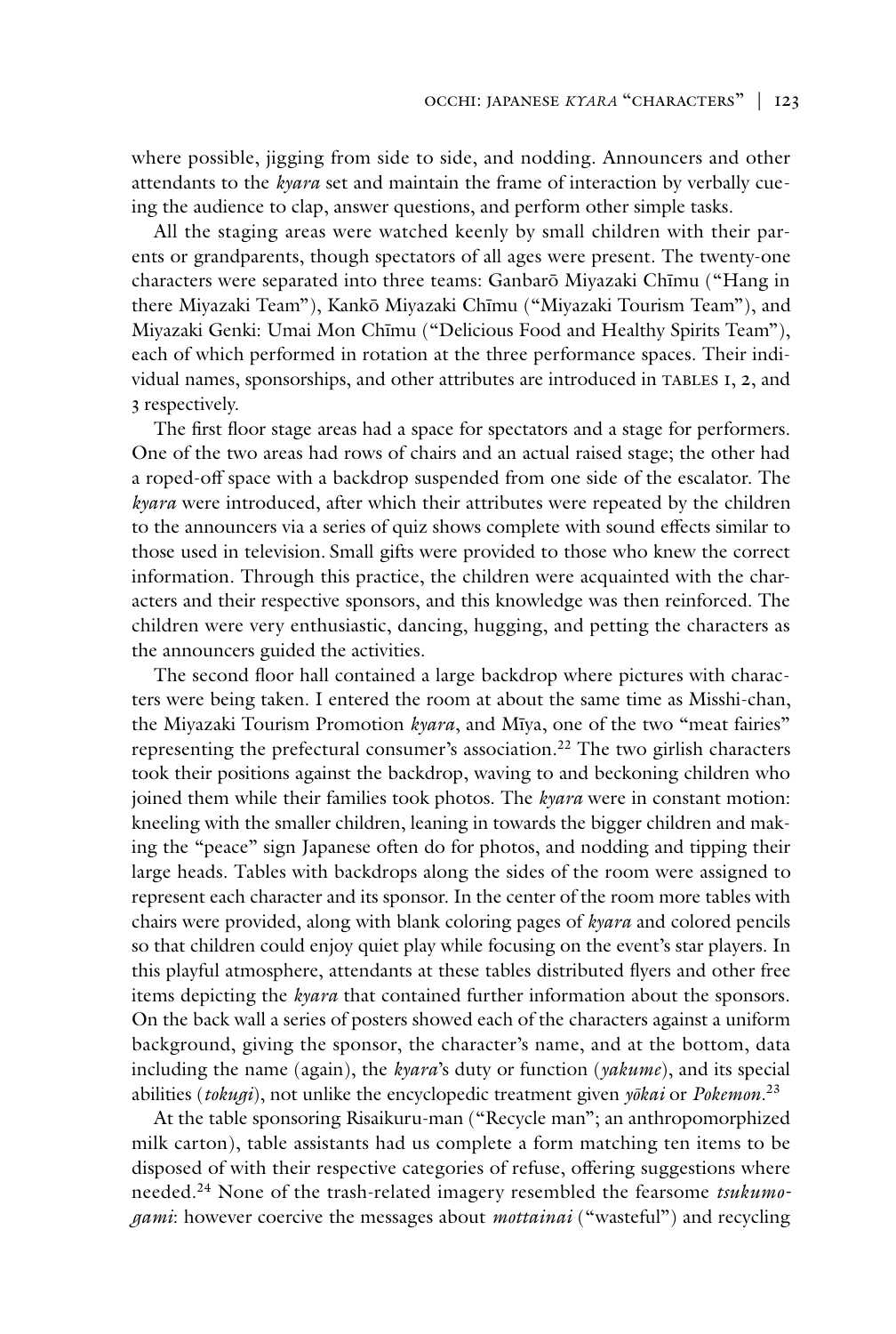| Name                              | Sponsor                                                                | Promotion             | What it is                                                                          |
|-----------------------------------|------------------------------------------------------------------------|-----------------------|-------------------------------------------------------------------------------------|
| Happī waon                        | AEON Corp                                                              | debit/point card      | dog                                                                                 |
| Kaguraidā                         | Miyazaki Cultural Affairs<br>Office                                    | city events, goodwill | hero, protector of<br>nature, humanoid, silver<br>"ranger"-type action<br>character |
| Zakkī                             | Miyazaki Prefecture                                                    | lifelong sports       | humanoid, palm tree on<br>head                                                      |
| Risaikuru-man                     | Miyazaki Environmental<br>Management Division (see note 19), mai baggu | trash separation, 4R  | humanoid, milk carton<br>head                                                       |
| Mirai-kun                         | Miyazaki Electric                                                      | PR, commercial        | humanoid, projection<br>on head                                                     |
| Rokkī                             | Honda Lock soccer                                                      | PR, commercial        | bird in soccer uniform                                                              |
| Mīmō (with Piyo-zo,<br>and Kūtan) | MRT Broadcasting                                                       | PR, commercial        | humanoid, propeller on<br>head, bird, teddy bear                                    |

table 1. Participants in the *yuru kyara parēdo*; the Ganbarō Miyazaki Chīmu.

| Name                  | Sponsor                              | Promotion                          | What it is                                                                                 |
|-----------------------|--------------------------------------|------------------------------------|--------------------------------------------------------------------------------------------|
| Misshi-chan           | Miyazaki City Tourism<br>Association | PR, tourism                        | humanoid, palm tree on<br>head                                                             |
| Sanshoku Kamen        | Miyazaki Transport                   | PR, tourism                        | man in bus driver garb<br>wearing a wrestler's mask<br>with a bus stop sign on<br>forehead |
| Basuka-kun            | Miyazaki Transport                   | PR, tourism                        | humanoid, bus for a<br>head                                                                |
| Danshingu fearī mīya  | Miiya Project                        | Meat safety, labeling<br>practices | humanoid in fairy cos-<br>tume, two sidekicks                                              |
| Noboru-kun            | Nobeoka City Noboru-<br>kun Festa    | PR, event                          | monkey in <i>noborizaru</i><br>"climbing monkey"<br>costume                                |
| Takanabe taishi-kun   | Takanabe Chamber of<br>Commerce      | PR, event                          | humanoid, stone bud-<br>dhas on head                                                       |
| Mirai-chan, Ikīru-kun | Sun Messe Nichinan                   | PR, tourism                        | anthropomorphized<br>Moai statues                                                          |

table 2. The Kankō Miyazaki Chīmu.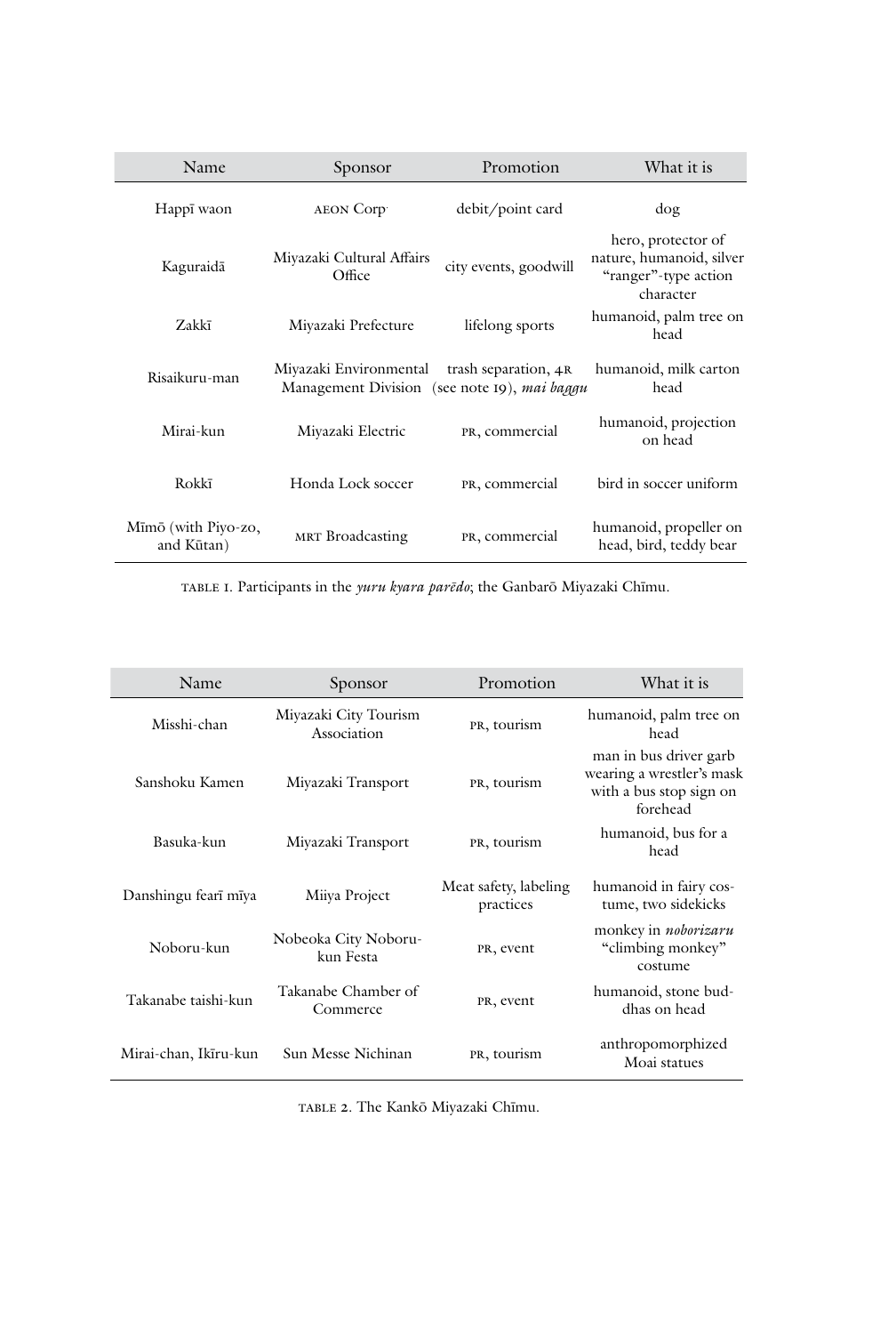| Name                         | Sponsor            | Promotion                   | What it is                                                     |
|------------------------------|--------------------|-----------------------------|----------------------------------------------------------------|
| Yuppī                        | UMK Broadcasting   | PR, commercial              | dolphin, heart with "u"<br>on chest                            |
| Nik-kun                      | Nikumaki Honpo     | PR, commercial              | <i>nikumaki</i> wearing <i>hachi</i> -<br><i>maki</i> headgear |
| Hanī-chan                    | Nishizawa Bee Farm | PR, commercial              | bear in an apron                                               |
| Yuruyuru sengun una<br>renjā | Omori Tansui       | environmental<br>protection | five "ranger"-type action<br>character birds                   |
| Manpuku taitei               | JA Miyazaki        | meat day                    | lion wearing a crown                                           |
| Bokujo no ōji bēbū           | Takachiho Farms    | milk                        | cow wearing a crown                                            |
| Grīnzaurusu                  | ja Miyazaki        | green peppers               | dinosaur, green pepper<br>for a head                           |

table 3. Miyazaki Genki: Umai Mon Chīmu.

may be, they do not inculcate fear nor are they represented by intrusive goblins, and we each received a box of tissue paper for our efforts. The box was replete with slogans and informational text as well as six different graphic emblems (including Recycle Man and a similar female *kyara*) and a simple, repetitive campaign song.25 The song is a first-person refusal of plastic grocery bags entitled *Motte ikō mai baggu* ("let's go out with *mai baggu* [my personal reusable bag]"); anyone can say the main refrain ("I don't need a bag [from you]; I've got *mai baggu*)." The chorus repeats the song title with gentle imperatives towards *minna* (everyone) as well as *mama* and *papa*, hinting that the most preferred identity of the singer would be a young child.

These giant, furry *kigurumi* are benefactors, bringing festival-style enjoyment and material goods—all the while promoting specific principles, practices, places, or products towards their spectators. They are approachable in a way that *Anpanman* and his comrades on television are not. *Yuru kyara* allow themselves to be physically handled by the children, as if they were large dolls or stuffed toys rather than a stranger in a costume. Yet they are alive, seeking and responding to human attention. Noticeably adroit were the girlish *kyara*, the meat promotion fairies Mīya and Sakīra as well as Misshi-chan, whose legs and arms were clad merely in stretchy fabric which afforded their cute, dainty movements. Their cartoonish heads were disproportionately large in comparison to normal humans, rendering a cuteness lacking in the relatively menacing Sanshoku Kamen. The rest of the *yuru kyara* were cute in a more corporal manner, having extremely short arms and legs relative to trunk size. Like Bunkakkī*,* these *kigurumi* were often physically wobbly due to the limitations of their block-shaped costumes which may also obstruct much of the vision of the person inside; many of them needed handlers to lead them safely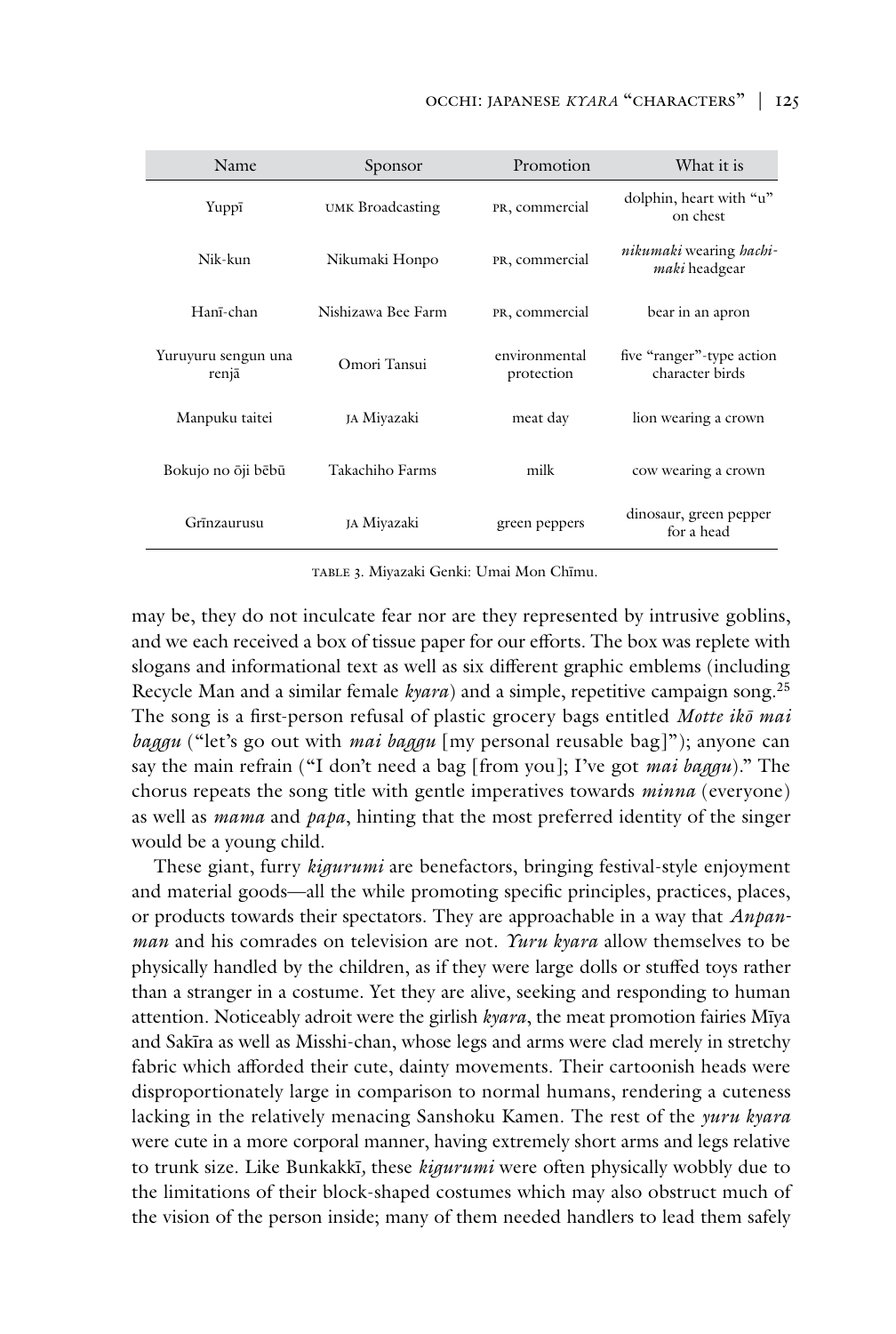away from the stage area and through the crowd after their performances. In this respect they are again reminiscent of the bodhisattva statues at the welcoming ceremonies, who also required escorts (HORTON 2007).

In the closing ceremony all the *kyara* and approximately one hundred spectators gathered at one end of the mall, forming enough of a crowd to make it difficult for the non-spectating shoppers to pass through. The announcer asked over the loudspeaker: "Has everyone become friends with the Miyazaki wobbly characters today?" Clearly, one major outcome of events like this is the simple promulgation of *yuru kyara* as spokespeople, authoritative "friends" bearing gifts and instructions. Whether the children retained any of the content of the promotional messages is not clear, though they were keenly interested in the characters themselves. They were becoming socialized if not habituated to the combination of cuteness and moral instruction; certainly their parents were, and their parents also witnessed the promotional messages throughout the day's events.

Though some of the *yuru kyara* represent objects such as the Moai statues of Easter Island, and by extension the *yuru kyara* theme park and the cultural exchange with Easter Island peoples, others act as abstract symbols, such as the promotion of socially defined behaviors and institutions like "meat day" on the twenty-ninth of each month, or the necessity of separating one's trash into ten distinct categories. These imperatives promoted by various sponsoring organizations are done through *kyara*. However playful, they manifest the use of nature-human metaphors to naturalize cultural as well as commercial imperatives. In this way they go beyond their *fanshī guzzu* forebears and harken back to an earlier use of anthropomorphism to spur action.

#### **CONCLUSION**

*Kyara* exist as playful objects for consumption not only of aesthetic and other associated functions, but of the specific messages their producers promote. Japanese consume them in visual media, goods, or in the case of *yuru kyara*, in live festival contexts. They are inherently intended for consumption; through this entertaining experience one consumes not only the aesthetic but also the messages which support compliance to the social order. They are even marketed through religious goods including *kyara omamori* and the *kyara*-style bodhisattva images known as Buddhirs. By acknowledging their place in the historical continuum of anthropomorphized beings, we can see that *kyara* are neither reemerged figures from the past, nor are they isolated from it.

Following from SPITULNIK's argument (1996, 181), the *yuru kyara parēdo* circulates and concentrates media discourse by re-presenting these specific messages usually made separately in a single event in a public place, in this case a shopping mall where anyone present could participate. It also allows spectators to experience first hand the behavior towards *kyara* they may have witnessed on TV shows in which *yuru kyara* or other *kyara* interact with children in the studio audience. They reflect their locality, and are even described as local heroes—see for example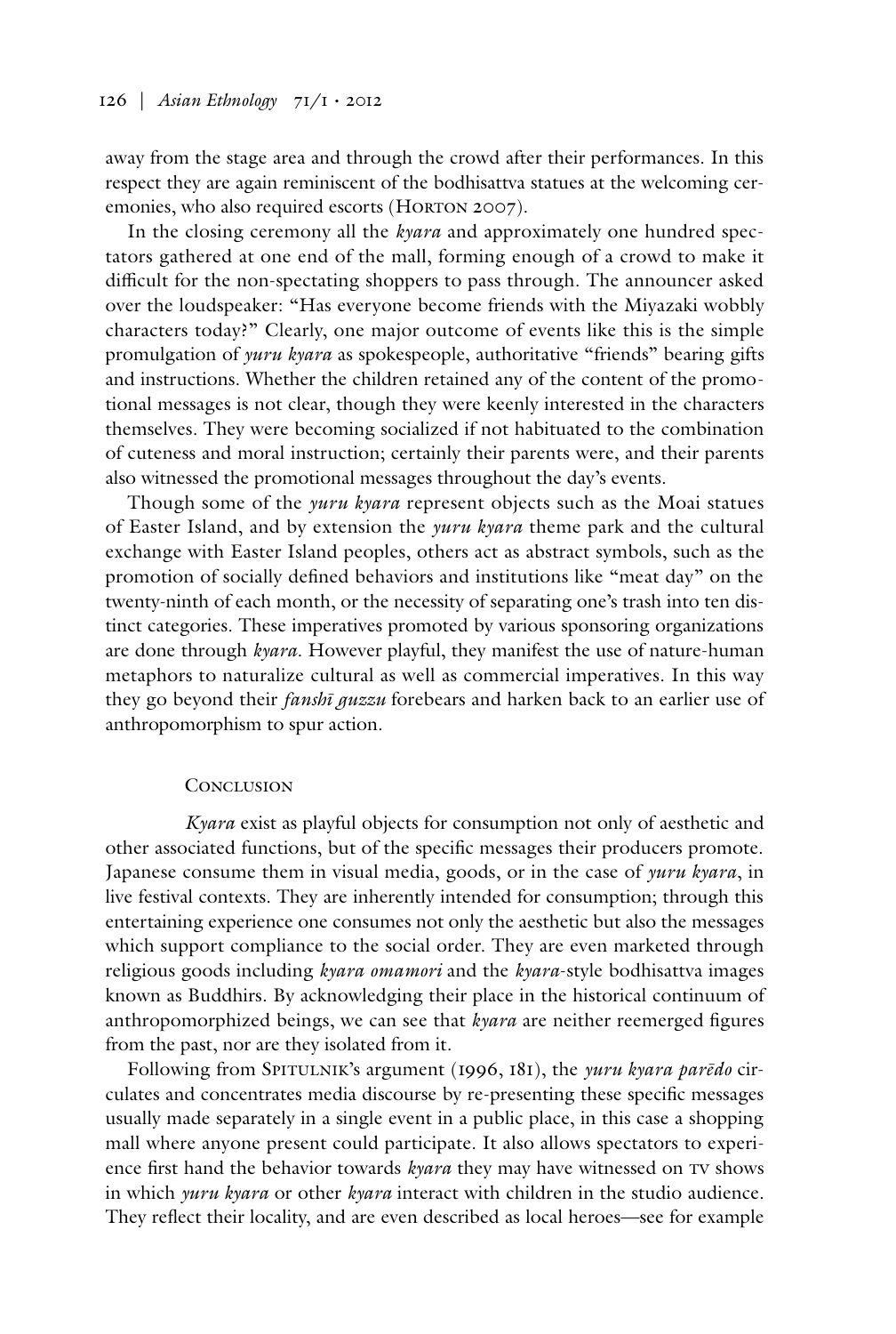the description of a similar event.<sup>26</sup> Spectators are already accustomed to seeing moral messages delivered by *kyara*—the tv characters of *Anpanman* frame the moral imperatives of kindness, cleanliness, and cooperation in their narrative. *Yuru kyara* exploit that imperative power further into the realms of consumption and other acts beneficial to society.

#### **NOTES**

\* This article is based on a presentation given at the 2010 Anthropology of Japan in Japan (ajj) Spring Workshop held on April 24 and 25 at Tenri University, Tenri City, and has benefited from comments I received there as well as from *Asian Ethnology* reviewers and others, especially Janet S. Shibamoto-Smith and Salvador Jimenez Murguia. Some data derive from my fieldwork carried out in Japan since 2001, as well as from earlier sojourns beginning in 1995, and prior interview fieldwork with Japanese people. I am also grateful to the priests of Ōsaki Hachiman Shrine, the creators of Teotsunago Daisakusen, GooNeeds Corp., and the sponsors of the characters listed in TABLES 1, 2, and 3, for permission to use their images.

1. *Manga* are printed cartoons, and *anime* are animated cartoons.

2. *Fanshī* is a loanword derived from "fancy" and refers to decorative designs, while *fanshī guzzu* are small, cute, decorated personal items marketed to young women.

3. Contemporary Japan is in the throes of an *iyashi* boom, a trope for relaxation sought through consumption of various environments, practices, objects, and images including celebrities, pets, and characters.

4. Silvio (2008, 201–203) describes the use of Japanese toys and figurines along with non-Japanese ones as religious icons in Taiwan, including a set of art sculptures that depict character toys as bodhisattvas (in Buddhist thought, enlightened beings); the artist claims to feel peaceful when observing the sculptures.

5. See http://www.teotsunago.com/ (accessed 15 December 2011). There are critics who do not find *kyara* pleasant and are skeptical of such findings; nonetheless, this data is supported by my observations and is unremarkable to Japanese, including those who do not care for these aesthetics.

6. See http://www.unagappa.com (accessed 20 February 2012).

7. See "What is Shinto?" at http://www.jinjahoncho.or.jp/en/shinto/index.html (accessed 22 February 2012).

8. See *Shinto e no sasoi* [Invitation to Shinto] at http://www.jinjahoncho.or.jp/izanai /index.html (accessed 22 February 2012).

9. However well and often humans may be caricatured and become *kyara,* when I displayed (in a public lecture in Japan) an *omamori* I bought at Yushima Jinja with Sugawara Michizane in Hello Kitty guise and described it as a depiction of his taking on her form, an audience member replied that in fact it was "Kitty-chan doing cosplay [costume play]." Such descriptions of *kyara* as social actors are not uncommon.

10. The representation of actual bodhisattvas as *Buddhirs* for sale contrasts with the controversial *kyara* Sento-kun, whose depiction as a monk with deer antlers representing the thirteen-hundredth anniversary of Nara Heijō-kyō was unsettling enough to provoke initial protests and spur the development of rival characters such as Manto-kun. Nonetheless, goods depicting each of these *kyara* were available in souvenir shops in Nara in February 2012, two years after the anniversary. See also the best-selling *manga* depicting Gautama Buddha and Jesus Christ as roommates, *Seinto Oniisan* (Nakamura 2008–2010).

11. *Tsukumogami emaki* are picture scrolls of legendary creatures, including objects that receive souls upon reaching one hundred years of age.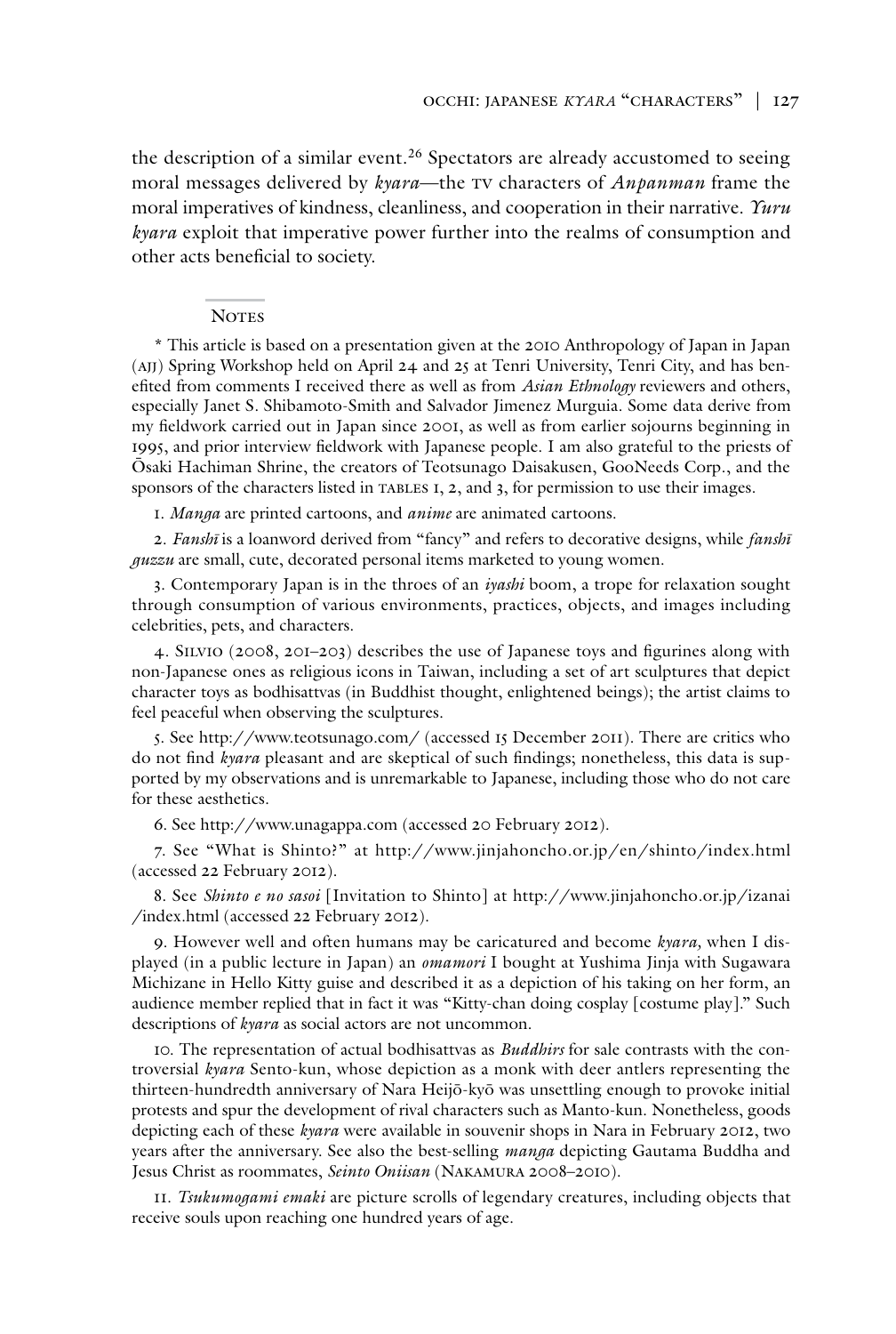#### 128 | *Asian Ethnology* 71/1 • 2012

12. The fox appears as a beautiful woman who tricks men—though she brings fortune, she leaves when her tail is discovered—and the badger often takes a traveler's guise. Fox metaphors connected to religiosity are discussed in Smyers 1996 and 1999.

13. Chinese demon scrolls are scrolls of demon processions, night parades such as the *tsukumogami*, though they do not include anthropomorphized objects. LILLIHOJ (1995) states they feature Zhong Kui, a "demon queller," but includes no illustrations.

14. This information is taken from a lengthy handout (Character Databank. 2011. Character Communication: *Kyarakutā*, *Komyunikēshon, Fuōramu* [Character communication forum] Tokyo: Character Databank) that I received at a seminar on the character business on 17 February 2011 in Tokyo.

15. *Anpanman* officially registered in *Guinness Book of World Records*. http://www.ntv .co.jp/english/an/06pr/09/20090716.html (accessed 29 January 2010).

16. Yamada (2006) draws parallels between the main characters of this narrative and gods in the *Kojiki.*

17. Foster points to ludic and taxonomic similarities between *Pokemon* and *yōkai* (2009, 214); these characteristics link other *kyara* back to *yōkai* as well.

18. Galbraith describes *moe* characters as "infantile and bright and have massive, wet, dog-like eyes. They can seem almost animal-like, alien, or androgynous" (2009, 154).

19. Yamataikoku was an ancient country said by the Chinese to exist in Japan.

20. Another possible reading is that *shika*, in the context of *chidejika*, could mean "only," that is, only with *chideji* can people switch to the new digital system.

21. The performance of *yuru kyara* at the shopping mall is open to all who happen to be there, in contrast to the brief performances at theme parks I have witnessed (for example, Sanrio Harmonyland, *Anpanman* Children's Museums) where costumed players come out briefly to pose for photos, or to perform on stage, for fee-paying attendees.

22. Miyazaki suffered an outbreak of foot and mouth disease that temporarily wiped out its beef and pork industry; in its wake the prefecture is heavily promoting new food labeling and safety measures. The "meat fairies," as decorations on a colorful, giveaway plastic file, explain the beef labeling system and in a *manga* on the reverse side, explain *torēsabiritī* ("traceability") of beef based on registration numbers placed on ear tags, which the beef *kyara* Gyūtarō displays as "earrings."

23. Several encyclopedias of *yuru kyara* have been published; my survey of five of these (Miura 2004, 2009c; Gotōchi Kyarakutā Zukan Seisaku Iinkai 2009a, 2009b; Kabushiki Gaisha Rekkasha 2009) available in print while writing this article has yielded a database of over one thousand unique characters.

24. The back of the form was a coloring page depicting *ekogarū*, an "eco" kangaroo. The answers were checked with a red pencil, after which we were awarded two items. One of these was a foldable, reusable shopping bag (popularly known as a *mai baggu*, "my personal reusable bag") embellished with an unnamed *kyara* that was not part of the day's festivity. This creature was drawn with a shape resembling a map of the prefecture and holding a bag labeled "my," representing the *mai baggu kyanpēn* ("my bag campaign") of the Miyazaki Prefectural Cooperative Association for Promotion of the 4rs (refuse, reduce, reuse, recycle), the sponsoring body whose name was printed below the image. Neither of these characters were part of the larger event, yet they were introduced to us via the materials on hand.

25. This rich variety and amount of information intended for the consumer is reminiscent of that found on the box of the Morinaga cookie brand *Dear* described in Occhi 2010b.

26. Takanabe Chamber of Commerce, 2009. http://www.miyazakicci.or.jp/takanabe /blog2/2009/05/57.html (accessed 15 October 2010).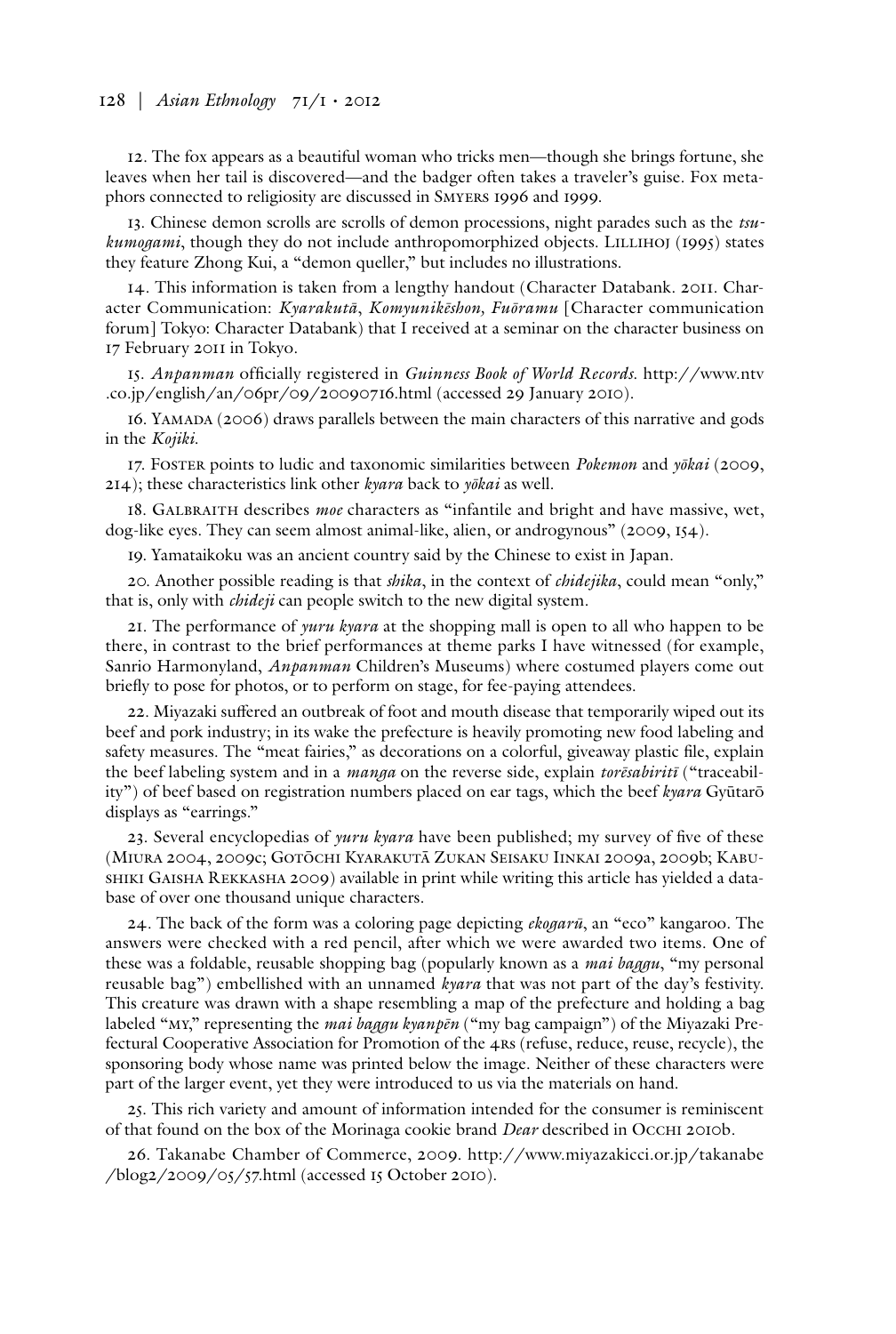References

- Aihara Hiroyuki 相原博之
	- 2007 *Kyaraka suru Nippon* キャラ化するニッポン [Characterizing Japan]. Tokyo: Kodansha.
- Beeman, William O.
	- 2010 Performance pragmatics, neuroscience, and evolution. *Pragmatics and Society* 1: 118–37.
- Eisenstadt, S. A.
	- 1997 The Japanese attitude to nature: A framework of basic ontological conceptions. In *Asian Perceptions of Nature: A Critical Approach*, O. Bruun and A. Kalland, eds., 189–214. Surrey: Curzon Press.
- FOSTER, Michael Dylan
	- 1998 The metamorphosis of the *kappa*: Transformation of folklore to folklorism in Japan. *Asian Folklore Studies* 56: 1–24.
	- 2009 *Pandemonium and Parade: Japanese Monsters and the Culture of Yōkai*. Berkeley, CA: University of California Press.
- Galbraith, Patrick W.
	- 2009 *The Otaku Encyclopedia*. Tokyo: Kodansha.
- Gill, Tom
	- 1998 Transformational magic: Some Japanese super-heroes and monsters. In *The Worlds of Japanese Popular Culture*, ed. Dolores P. Martinez, 33–55. Cambridge and New York: Cambridge University Press.
- Gotōchi Kyarakutā Zukan Seisaku Iinkai ご当地キャラクター図鑑制作委員会
	- [Local Character Encyclopedia Creation Committee]
	- 2009a *Nihon Zenkoku Gotōchi Kyarakutā Zukan* 日本全国ご当地キャラクター図鑑 [All-Japan Local Character Encyclopedia]. Tokyo: Shinkigensha.
	- 2009b *Nihon Zenkoku Gotōchi Kyarakutā Zukan 2* 日本全国ご当地キャラクター図鑑2 [All-Japan Local Character Encyclopedia 2]. Tokyo: Shinkigensha

Grapard, Allan G.

1987 Linguistic cubism: A singularity of pluralism in the Sannō cult. *Japanese Journal of Religious Studies* 14: 211–34.

#### Hana はな

2006 *Chīsai butsuzō, ookii butsuzō* ちいさいぶつぞう, おおきいぶつぞう. Tokyo: Gentōsha Bunkō.

#### Hata Yasunori 畑 靖紀

2008 Jyūyō bunkazai hyakki yakō zu 重要文化財百鬼夜行図 [Important national treasure drawing of hundred night-demons]. In *Kokuhō Dai Emaki Ten*  国宝大絵巻展 [National treasures: *Emaki* from Kyoto National Museum], 149. Fukuoka: Kyushu National Museum.

### Hiraga, Masako

1999 "Blending" and interpretation of haiku: A cognitive approach. *Poetics Today* 20: 461–81.

## HORTON, Sarah J.

2007 *Living Buddhist Statues in Early Medieval and Modern Japan*. New York: Palgrave.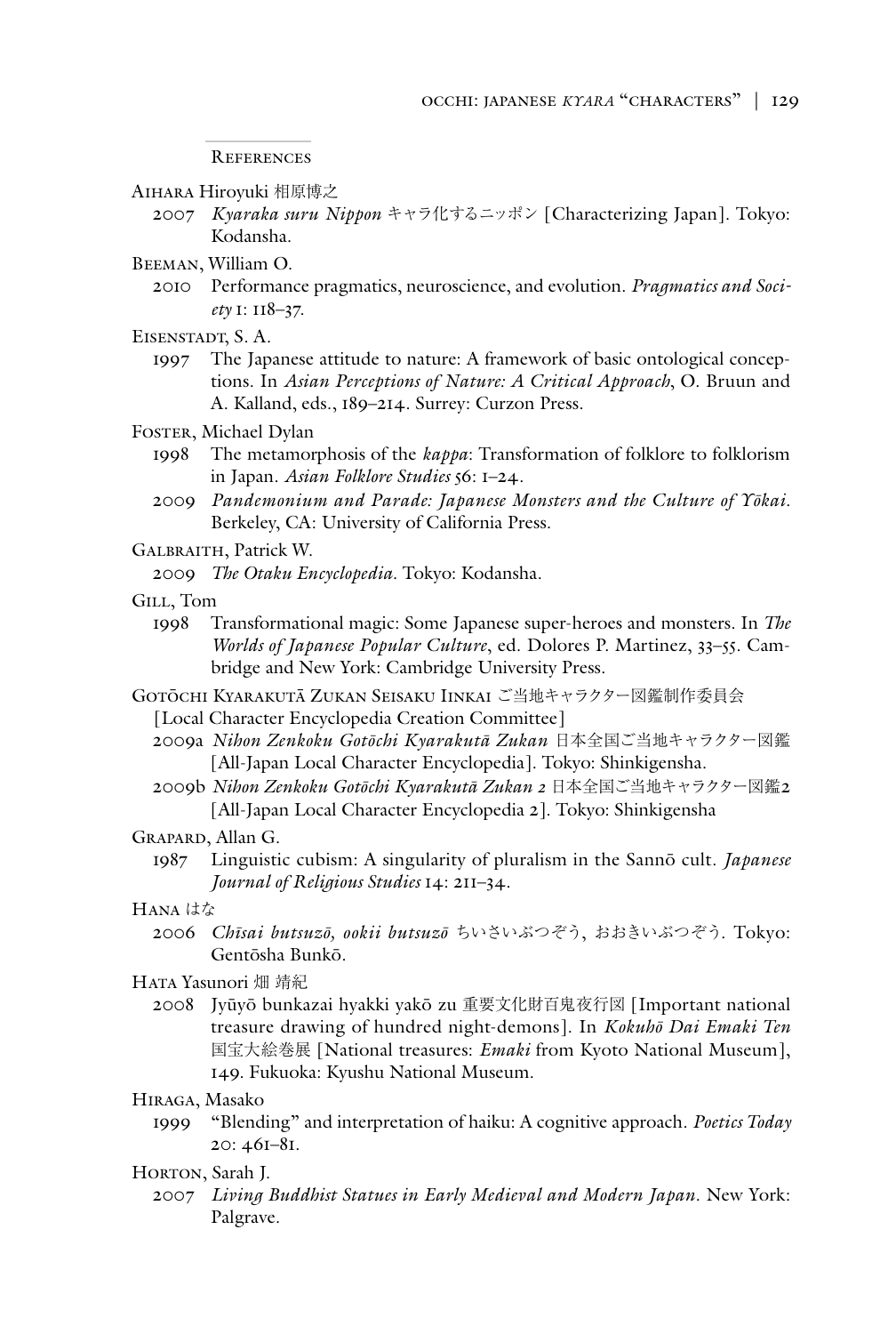#### Hur, Nam-lin

2000 *Prayer and Play in Late Tokugawa Japan: Asakusa Sensōji and Edo Society*. Cambridge: Harvard University Press.

# Inoue, Nobutaka

2004 *Japanese College Students' Attitudes Towards Religion*. A publication of Kokugakuin University, at: http://21coe.kokugakuin.ac.jp/modules /wfsection/article.php?articleid=114 (accessed 14 February 2012).

#### Ishii Kenji

- 2000 Religion in post world war ii Japan and social ageing. In *Consumption and Material Culture in Contemporary Japan*, Michael Ashkenazi and John Clammer, eds., 397–416. London: Kegan Paul International.
- Itō Seikō いとうせいこう and Miura Jun みうらじゅん
- 1993 *Kenbutsuki* 見仏記 [Record of seeing the Buddhas]. Tokyo: Chuō Kōron.

#### Jhally, Sut

- 2002 Image-based culture: Advertising and popular culture. In *The Anthropology of Japan: A Reader*, Kelly Askew and Richard R. Wilk, eds., 327–36. London: Blackwell Publishing.
- Kabushiki Gaisha Rekkasha 株式会社レッカ社 [Rekkasha Corporation]
	- 2009 *Zenkoku "Gotōchi Kyara" ga yoku wakaru hon* 全国「ご当地キャラ」がよくわか る本 [Book for understanding all of Japan's "Local Character(s)"]. Tokyo: PHP Bunko.
- Kalland, Arne
	- 1997 Culture in Japanese nature. In *Asian Perceptions of Nature: A Critical Approach*, O. Bruun and A. Kalland, eds., 243–57. Surrey: Curzon Press.

# KAMINISHI, Ikumi

- 2006 *Explaining Pictures: Buddhist Propaganda and Etoki Storytelling in Japan.*  Honolulu: University of Hawai'i Press.
- Kawaguchi Morinosuke 川口盛之助
	- 2007 *Otaku de Onna no ko na kuni no monozukuri* オタクで女の子な国のモノづくり [Neon Genesis of geeky-girly Japanese engineering]. Tokyo: Kōdansha.

#### Kinsella, Sharon

1995 Cuties in Japan. In *Women, Media and Consumption in Japan*, Brian Moeran and Lise Scov, eds., 220–54. Richmond, Surrey, and Honolulu: Curzon and University of Hawai'i Press.

### KOMATSU, Kazuhiko

1999 Supernatural apparitions and domestic life in Japan. *The Japan Foundation Newsletter* 27: 1–5, 20.

#### KONDŌ Kensuke 近藤健祐

2006 *100 nen aisareru kyarakutā no tsukurikata* 100年愛されるキャラクターのつくり 方 [How to make characters loved for 100 years]*.* Tokyo: Goma Bukkusu.

### KRETSCHMER, Angelika

2000 Mortuary rites for inanimate objects: The case of *Hari Kuyō. Japanese Journal of Religious Studies* 27: 379–404.

## LAMARRE, Thomas

2000 *Uncovering Heian Japan: An Archaeology of Sensation and Inscription*. Durham, NC: Duke University Press.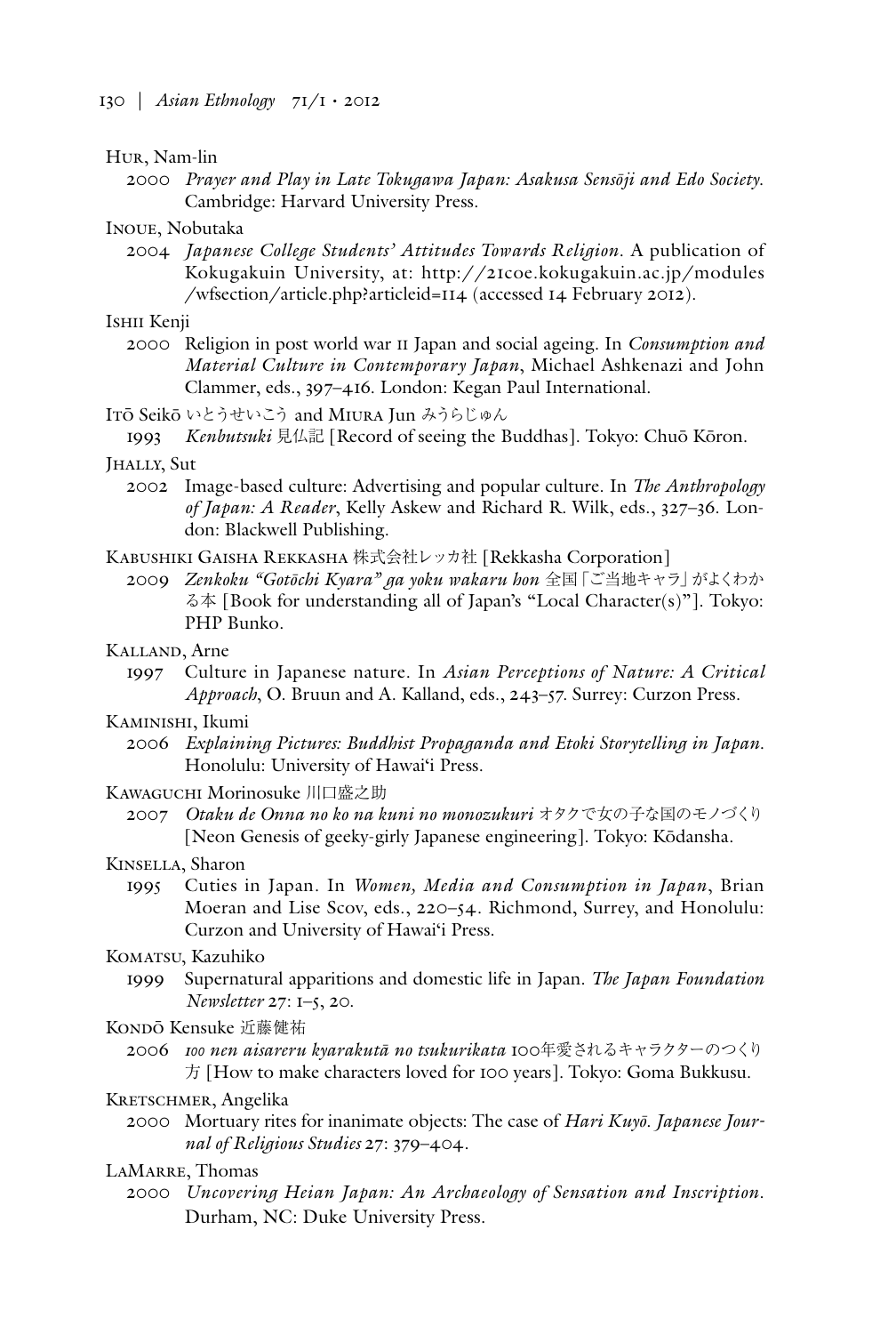Lillehoj, Elizabeth

- 1995 Transfiguration: Man-made objects as demons in Japanese scrolls. *Asian Folklore Studies* 54: 7–34.
- Manning, Paul
	- 2010 The semiotics of brand. *Annual Review of Anthropology* 39: 33–49.
- Miller, Laura
	- 2010 Japan's zoomorphic urge. *ASIANetwork Exchange* 17: 69–82.
- MINEMURA Tomikazu 峯村冨一 and IzUTSU Shinryū 井筒信隆
- 2008 *Kawaī butsuzō fushigi na chikara* かわいいぶつぞう ふしぎなチカラ [Cute Buddha statues, mysterious powers]. Tokyo: Shunjūsha.
- Mitani Hiromi 三谷弘美
	- 2007 *Shin*, *Suteru! Geijutsu* 新・捨てる!芸術 [The new art of throwing (things) away]*. Nikkei Woman* 277: 21–53.
- Miura Jun みうらじゅん
	- 2004 *Yuru kyara daizukan* ゆるキャラ大図鑑 [Big encyclopedia of wobbly characters]*.* Tokyo: Fusōsha.
	- 2009a *Zettai suki ni natte yaru!* ぜったい好きになってやる! [I'm definitely gonna love it!]. Tokyo: Chikuma Bunkō.
	- 2009b *Miura Jun presents yuru kyara Nihon ichi ketteisen* みうらじゅんpresentsゆる キャラ日本一決定戦! [Miura Jun presents the decisive battle for Japan's top wobbly character]. Tokyo: TV Tokyo. (DVD)
	- 2009c *Zen Nihon yuru kyara kōshiki gaidobukku* 全日本ゆるキャラ公式ガイドブック [All Japan wobbly character official guidebook]. Tokyo: Fusōsha*.*
	- 2011 *Mai Bukkyō* マイ仏教 [My Buddhism]. Tokyo: Shinchōshinsho.

MORGAN, David

- 2005 *The Sacred Gaze: Religious Visual Culture in Theory and Practice*. Berkeley, CA: University of California Press.
- Nakamura Hikaru 中村 光

2008–2010 *Seinto oniisan* 聖☆おにいさん. Vols. 1–6. Tokyo: Kōdansha.

- Nihonshi Aikō Kurabu 日本史愛好倶楽部
	- 2009 *Nihonshi nenpyō: Moete oboeru shakai no jōshiki* 日本史年表―萌えて覚える社 会の常識 [Chronology of Japanese history: Learn society's common knowledge obsessively]. Tokyo: PHP Interface.
- Occhi, Debra J.
	- 1999 Sounds of the heart and mind: Mimetics of emotional states in Japanese. In *Languages of Sentiment: Pragmatic and Conceptual Approaches to Cultural Constructions of Emotional Substrates*, Gary B. Palmer and Debra J. Occhi, eds., 151–70. John Benjamins: Amsterdam.
	- 2009 Tiny buds whispering: Ideologies of flowers in contemporary Japanese. *Social Semiotics* 19: 213–29.
	- 2010a *Kyaraben*: Ritual Homage to Soft, Cuddly Power. Japan Anthropology Workshop conference presentation. Austin, TX, 15 March.
	- 2010b Consuming *kyara* "characters": Anthropomorphization and marketing in contemporary Japan. *Comparative Culture* 15: 77–86.
- OKAMOTO, Takeshi
	- 2009 A study on impact [sic] of *anime* on tourism in Japan: A Case of "*anime*